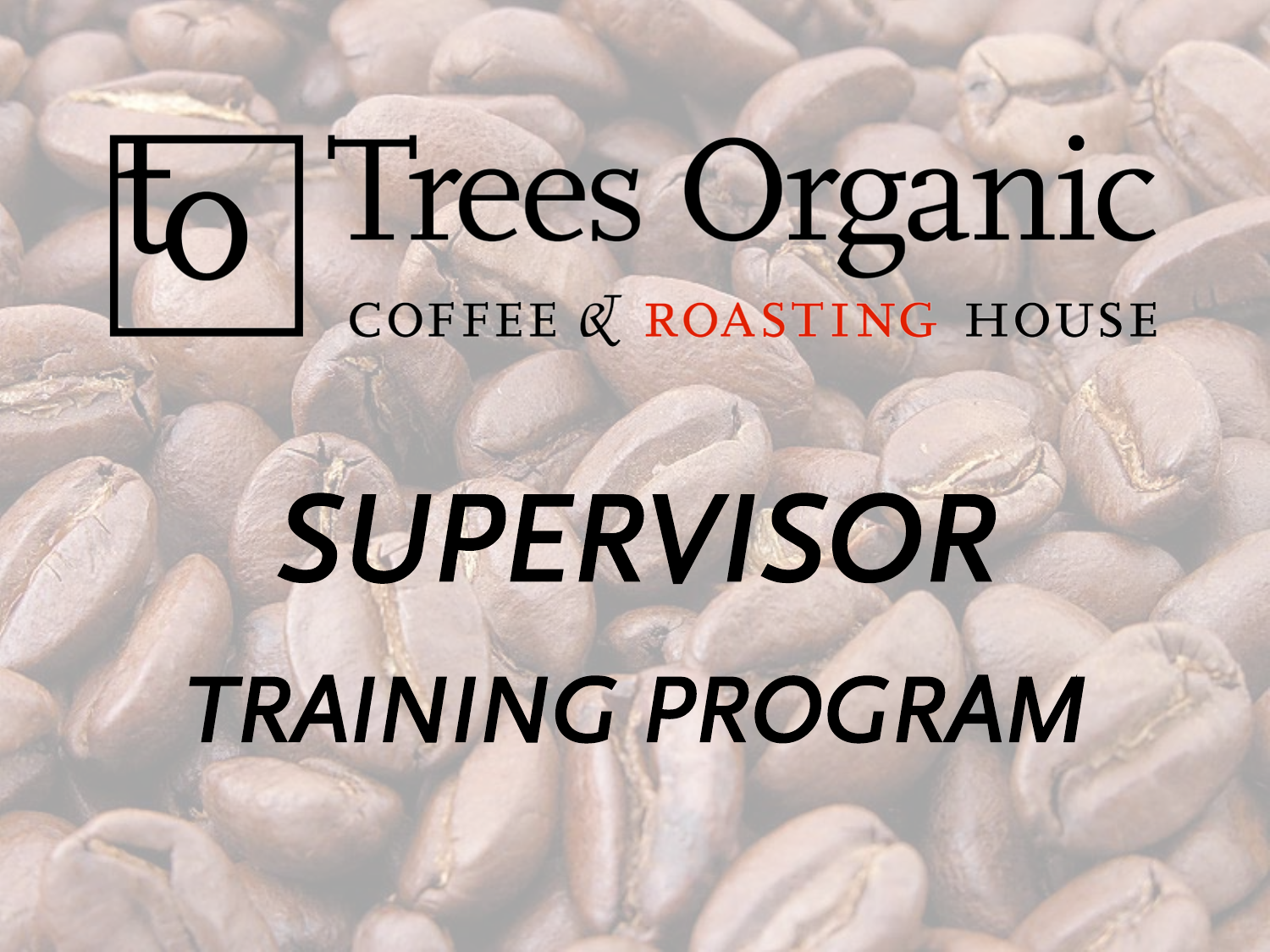**Running a café can be challenging. The responsibilities of anyone in a leadership position can be broken down into three objectives:**

- **1. Ensure the needs of the customers are met**
- **2. Ensure the needs of the staff are met**
- **3. Ensure the needs of the shareholders are met**

**Your job is a balancing act, essentially juggling the three objectives. Focus too much on one objective, and the other two objectives can suffer.**

**It looks simple at first, but let's take a closer look at what's involved in meeting each of these objectives, and keeping them balanced:**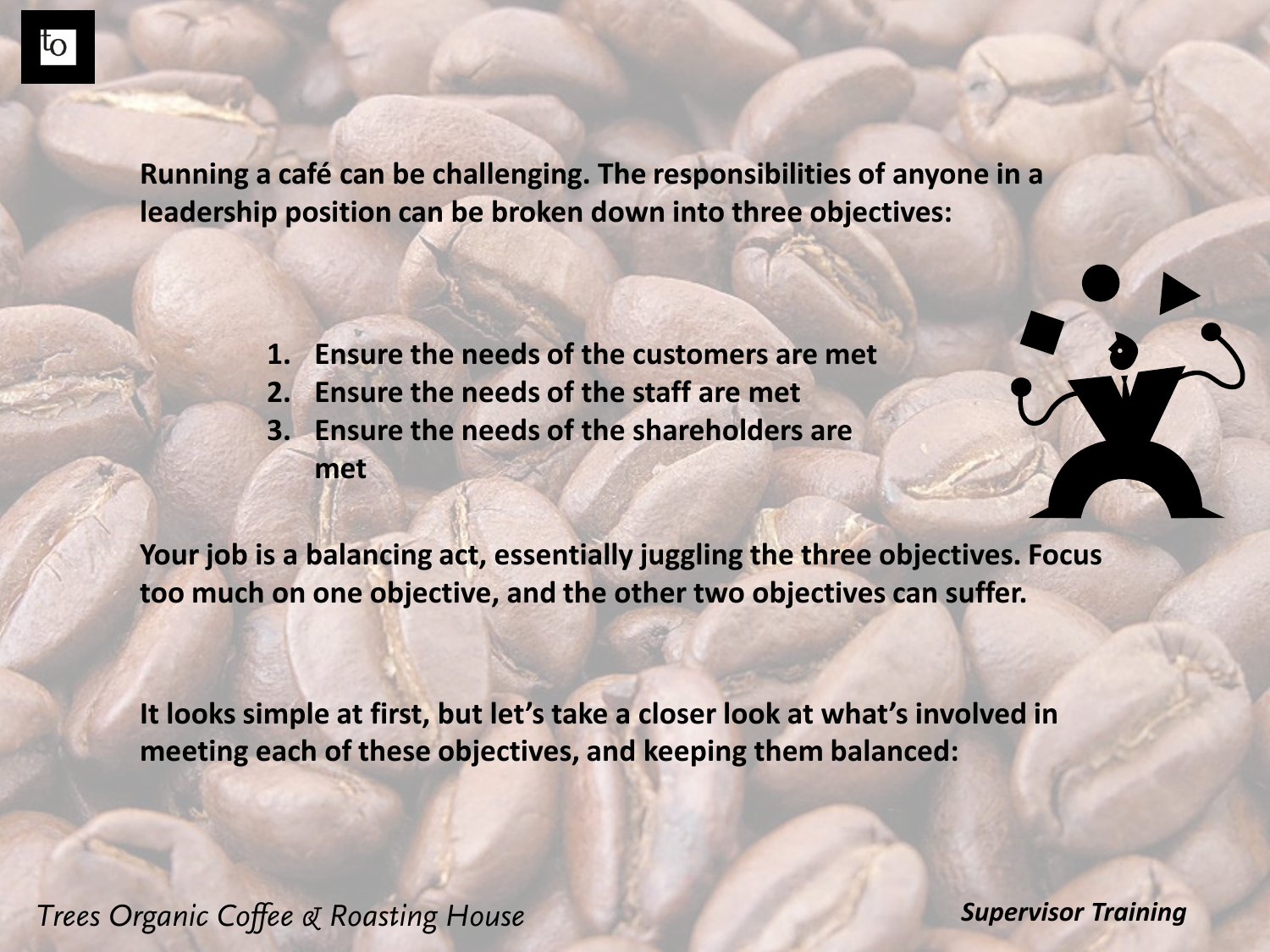#### **MEETING THE NEEDS OF THE CUSTOMER**

**Let's face it - without happy customers coming back for repeat visits, we'd be out of business. The business revolves around our customers. So what do our customers expect from us?**

> •**Fast & friendly service** •**Great tasting & safe coffee & food** •**Value for their dollars** •**Clean, comfortable facilities**

**People have a lot of choices when it comes to finding a place to go for a latte or have lunch. Your job is to help ensure when someone is deciding where to go, they will think of Trees!**

**Let's take a closer look at each of these items…**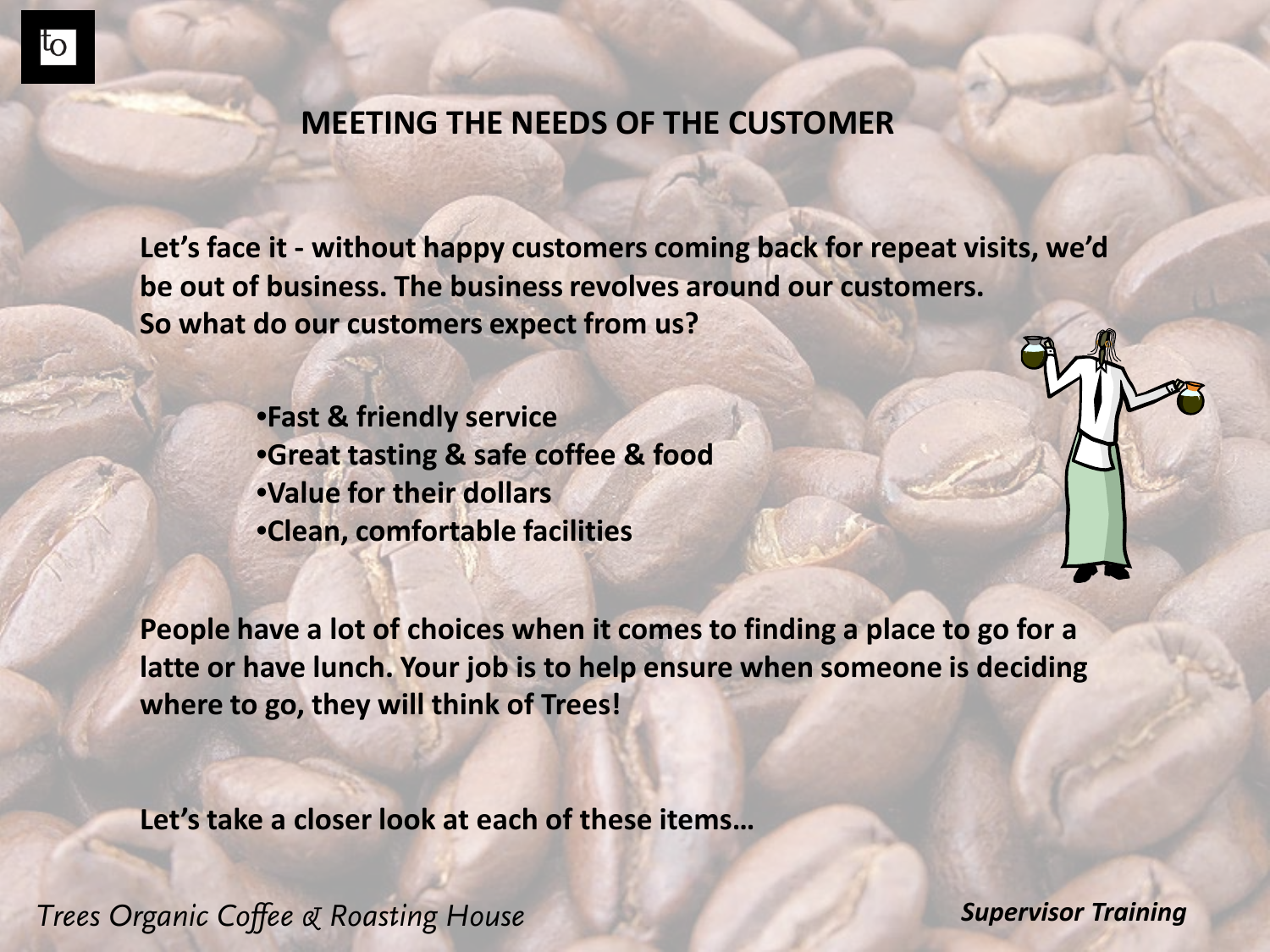# **Fast Service:**



**Let's face it: nobody likes standing in line for anything. Especially if they're hungry! We need to ensure we have the right compliment of staff, product availability, and sense of urgency to serve each and every customer as quickly as possible.**

**As a Supervisor, you want to make sure you take care of the following:**

•**Schedule breaks at appropriate times. Sending someone on a break when it's busy, or expected to get busy will certainly slow down the speed of service.**

•**At the beginning of every shift, check to make sure you have enough product available for the level of business expected. Check to make sure there's enough stocked items, clean dishes, and anything else that you need ready before it gets busy.**

•**Keep your staff motivated and hustling. Set the example, and set your expectations of your people.**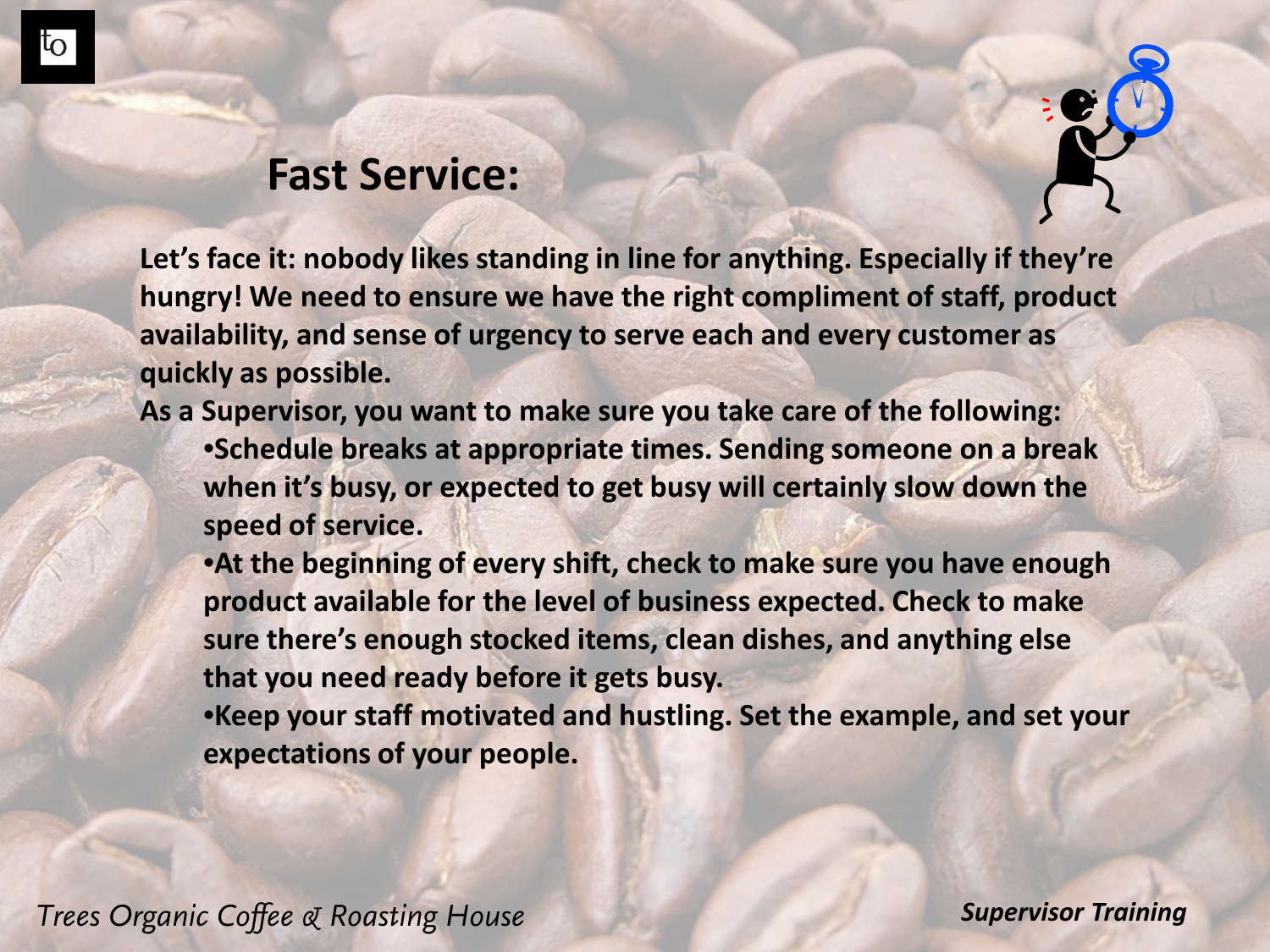# **Friendly Service:**

**Serving our customers quickly is one thing, but doing it with a smile is a whole new level.**

**With a lot of competition out there, the one thing that can distinguish us from our competitors is super friendly service. So what makes for friendly service?**

•**SMILE! Keeping a smile on your face will visually engage your customer.**

•**Be polite. Remember your manners. A sincere "thank you" goes a long way.**

•**Be professional. When you're working behind the counter, you're representing the entire Trees brand. Poor behaviour will be seen as a sign of disrespect towards customers. Once again, it's also your job to set the example to the rest of your team.**

•**Be helpful. Help the customer with menu suggestions, giving out a sample, and answering questions.**

•**Display that "Happy to be serving you" attitude. Don't let the customer feel that they are an inconvenience.**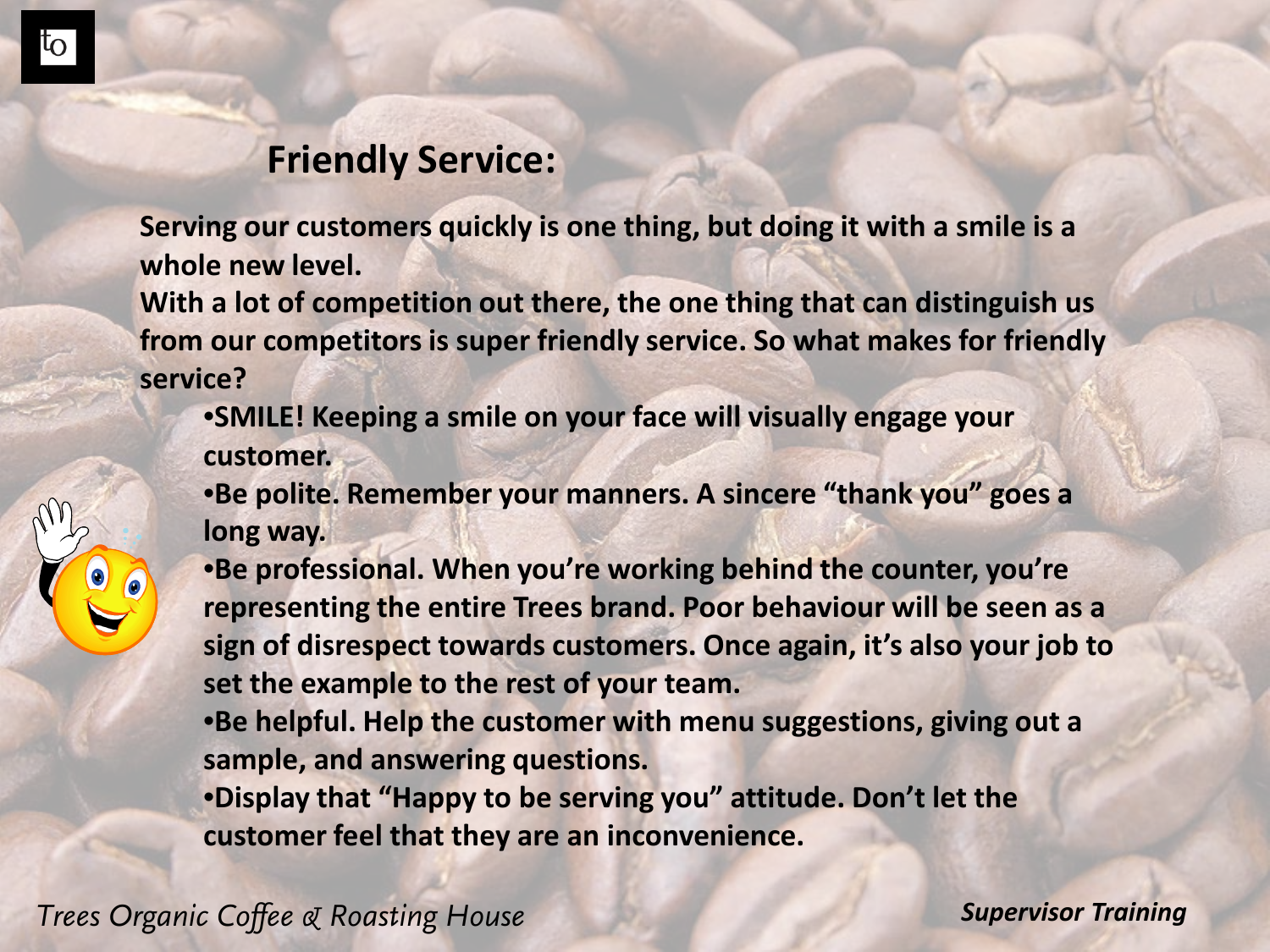

# **Great Tasting Coffee & Food:**

**In order to remain successful, we need to ensure our customers truly enjoy our products. Several factors can influence how our coffees and food taste:** •**Use high quality ingredients.** •**Follow recipes.**

- •**Don't serve expired products.**
- •**Don't serve something that you are not proud of.**

**As a Supervisor, your job is to ensure everyone on your shift is following the proper procedures.**

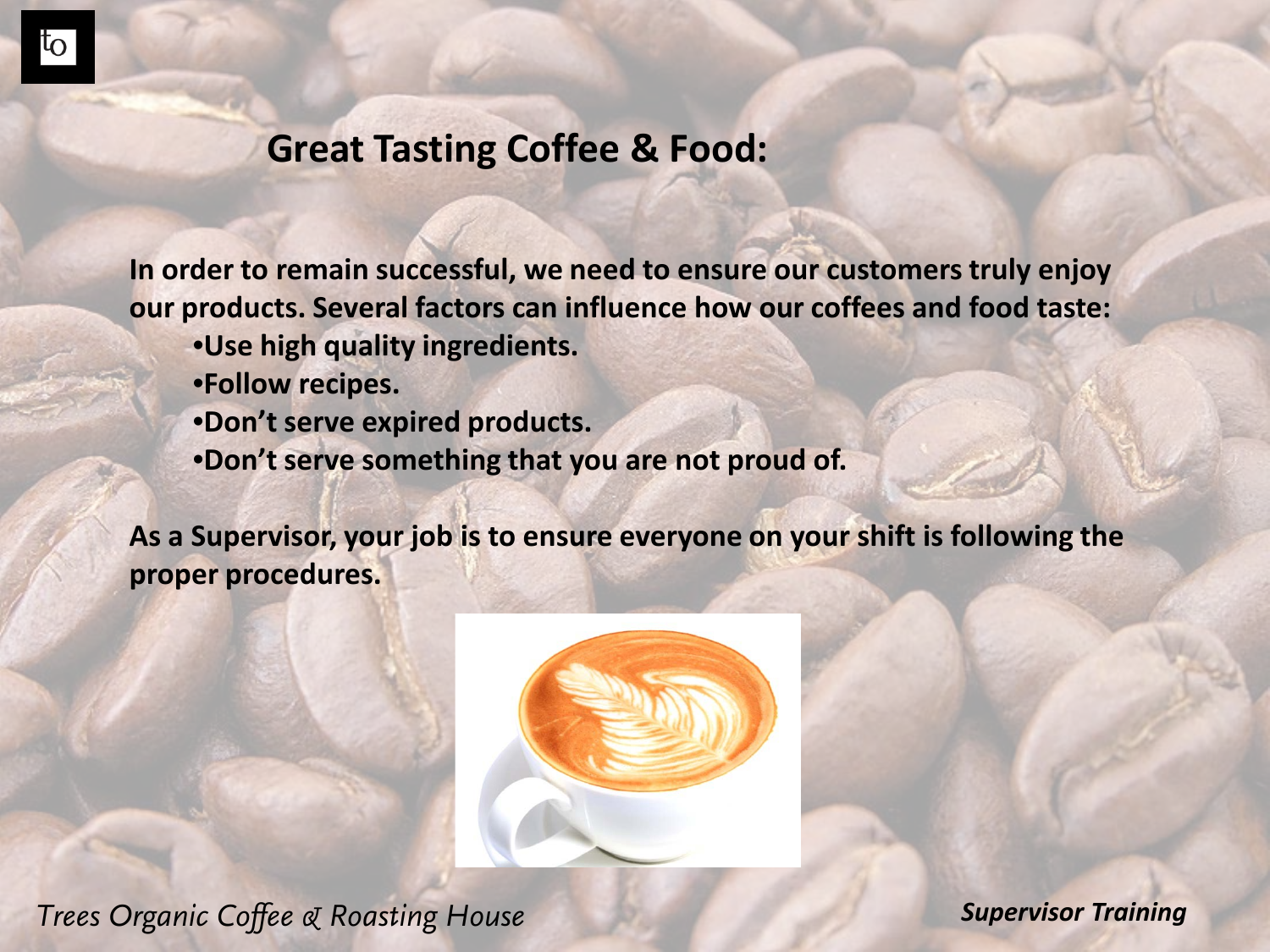# **Safe Food:**

**We have a responsibility to our customers to ensure we serve food that is safe to consume. This is something that should never be taken lightly. Making someone sick due to contaminated food items would be devastating to the entire chain. All it takes is one single incident and we would lose customer confidence. The result would cost the company hundreds of thousands of dollars from possible lawsuits and loss of business. Many other restaurants that have this happen to them never fully recover, if they manage not to go out of business completely. Some food safe basics include:**

**Always wash your hands before handling food & frequently throughout your shift.**

**Keep food contact surfaces clean & sanitized.**

**Do not serve expired products.**

**Complete temperature logs on a daily basis.**

**Use clean & sanitized cloths when wiping counters & tables.**

**Be aware of cross-contamination and how to avoid it.**

**Example 2 Keep food items at the correct temperatures. When heating or cooling items, the less time it spends in "The Danger Zone" reduces risk.**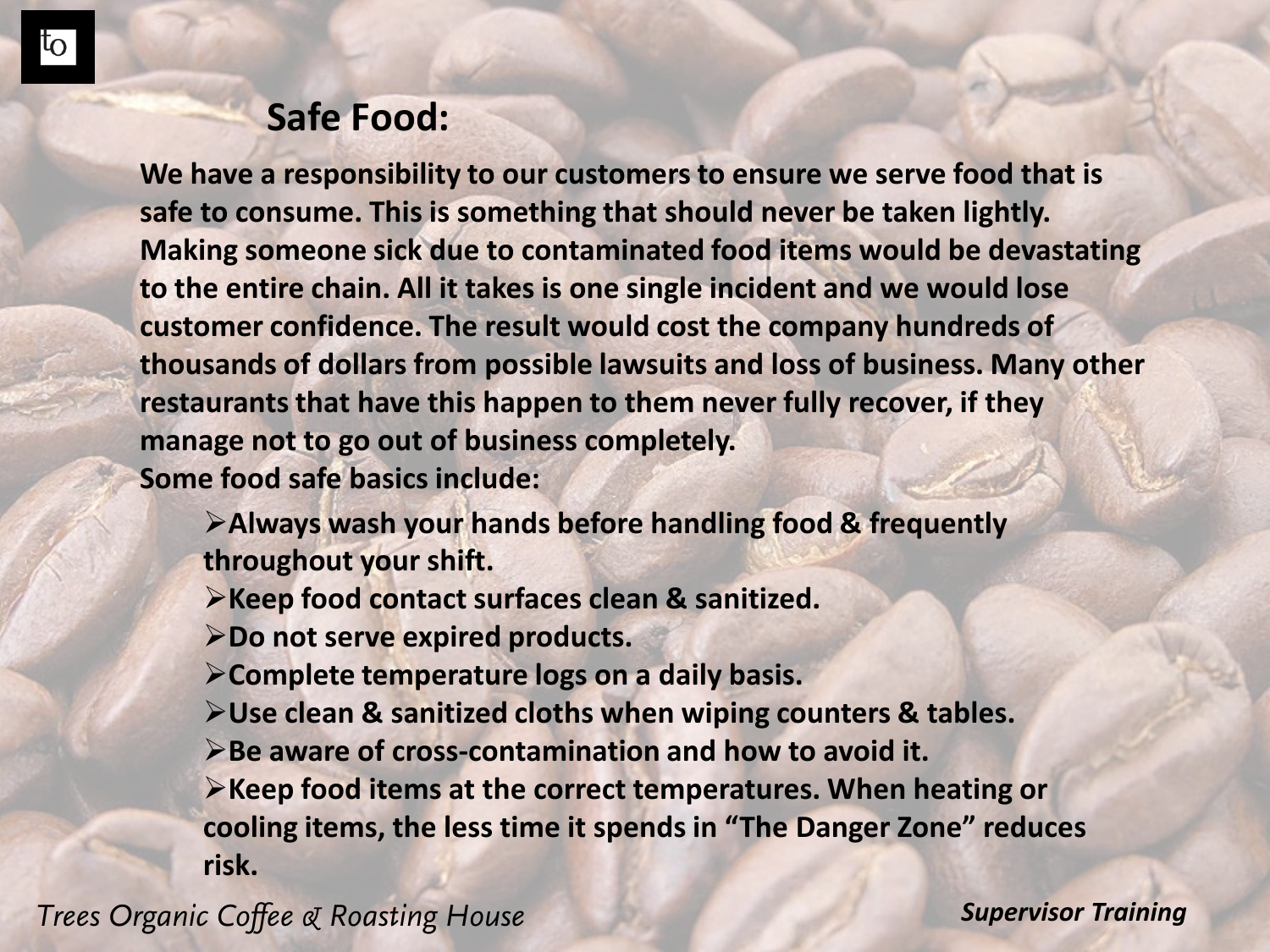**Food safety is becoming more and more prevalent in consumers' minds these days. People are more aware of how contamination occurs, and will watch closely how we are handling their food while we prepare it for them. If they get nervous, they might not say anything to you; they just won't come back again.**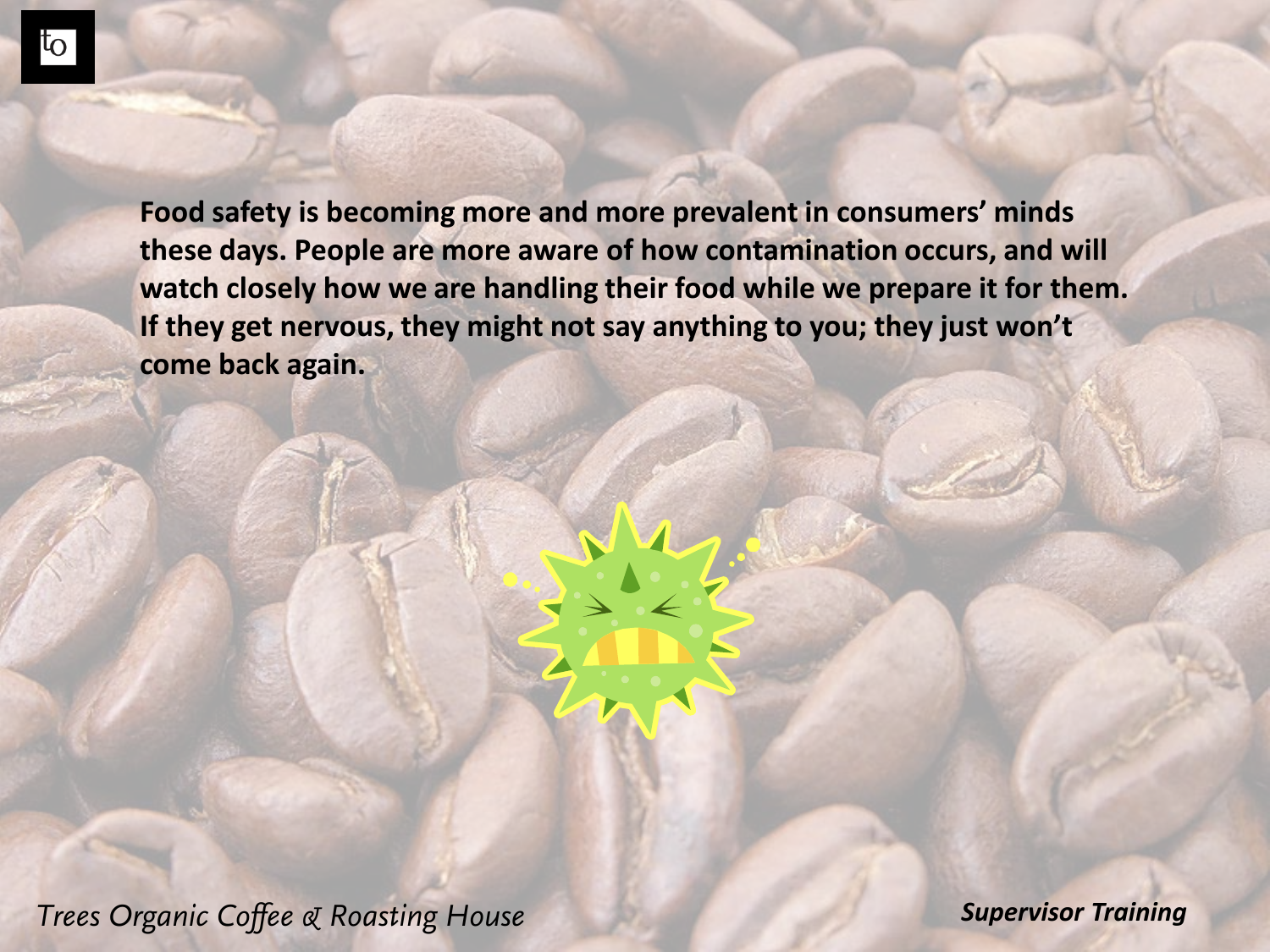

#### **Value For Their Dollars:**

**It's one thing to have great tasting coffee and cheesecake. Another factor on a customer's mind is "Am I getting good value for my money?"**

**Although you are not responsible for setting menu prices or implementing promotional discounts, there are some things you can do to ensure customers feel they receive good value:**

•**Don't serve expired or poor quality products. No one will feel they've gotten their money's worth if they pay for sub-par quality.** •**Follow recipes and correct portion sizes.** •**Be careful when ringing in an order that you charge them the correct amount.**

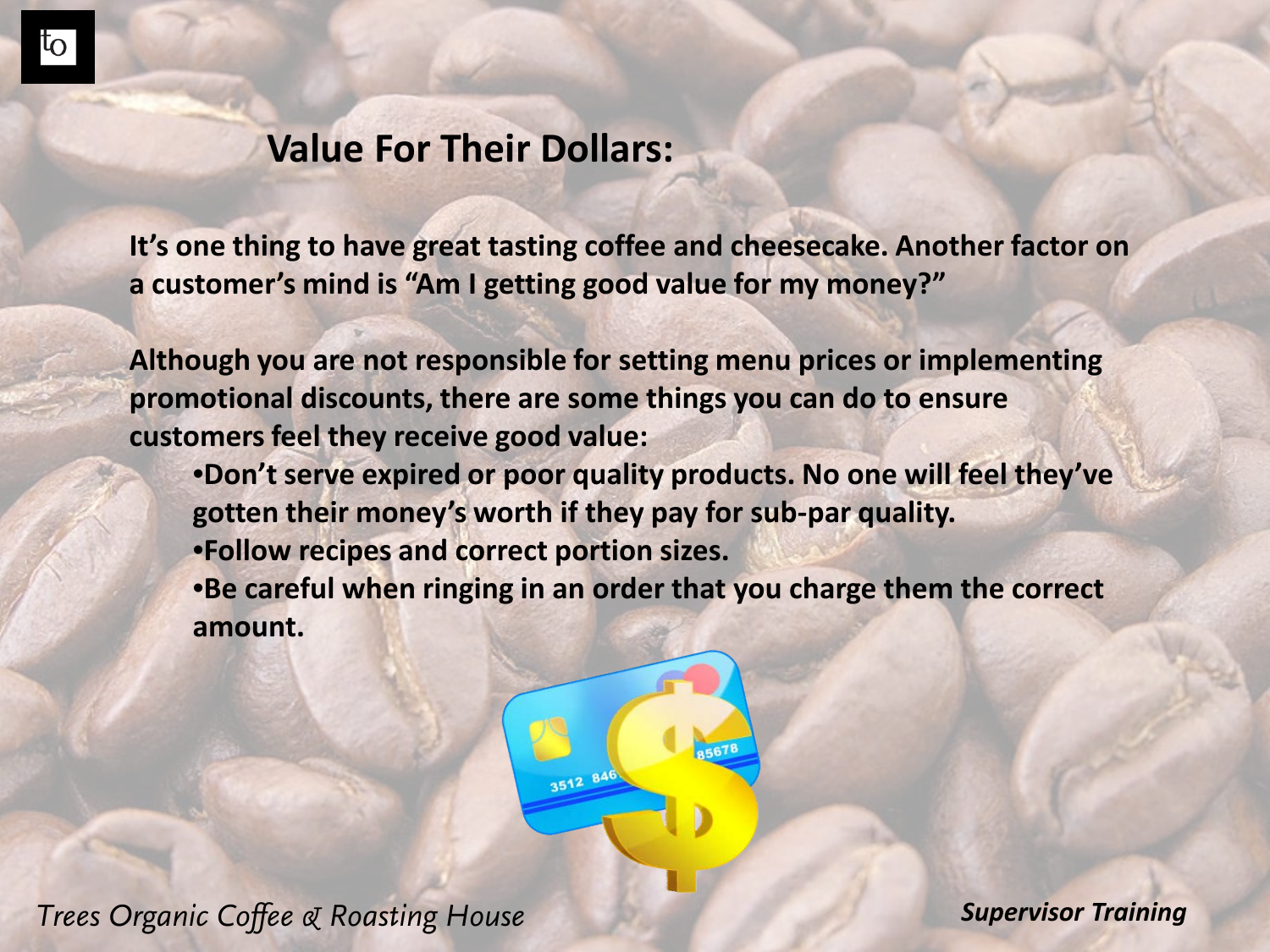

# **Clean, Comfortable Surroundings:**

**Wherever people go, they like to feel comfortable in their surroundings. In a food service establishment, comfort means a clean table to sit at, clean floors to walk on, and clean washrooms to use. The overall cleanliness of the café also gives a person an indication of how sanitary we are. Dirty café = unsafe food. This isn't necessarily true, but this is certainly what goes through a customer's mind.**

**You can keep the place clean by ensuring the following:** •**Ensure the dining area is bussed frequently** •**Check washroom cleanliness frequently** •**Follow cleaning schedules & checklists.** •**Ensure all staff are doing their part to keep the café clean.** •**Divide the cleaning tasks evenly & fairly between staff**

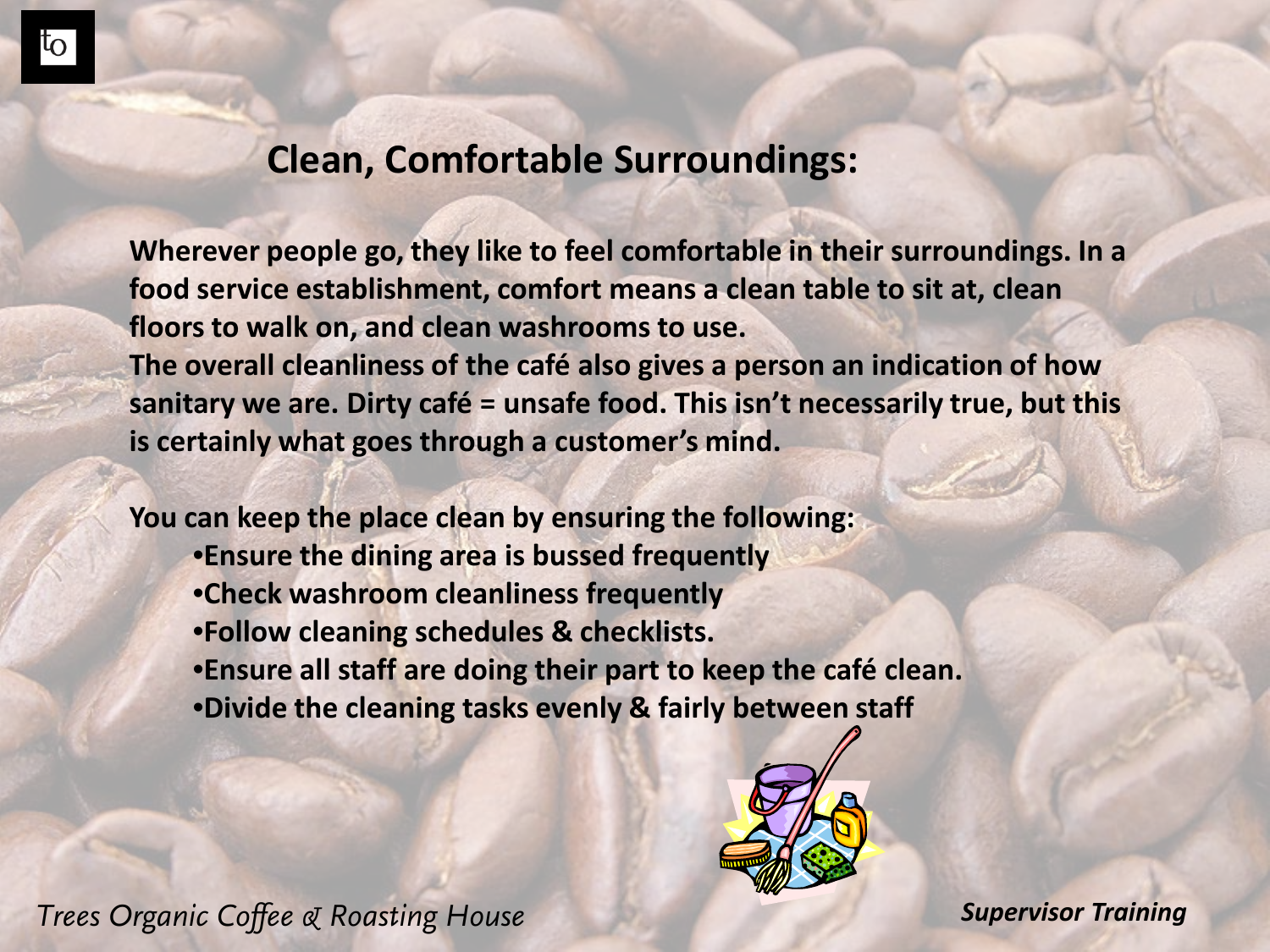**So now we have a good idea of what our customers expect from us.** 

**Think about the last time you had a memorable experience in a restaurant or perhaps a retail store. What did the person who served you do to make you feel this way? Did you recommend the place to your friends & family? Of course you did, because that's what we do when we're happy with the service we get in any situation. We want our customers doing the same for us!**

**Now think about the last time you had really poor service. Did you think to yourself "I would never treat a customer the way I was just treated. I won't be going back there again!" This is not what we want our customers thinking as they walk out the door…**

**Without customers, we have no business. Without business, we have no jobs.**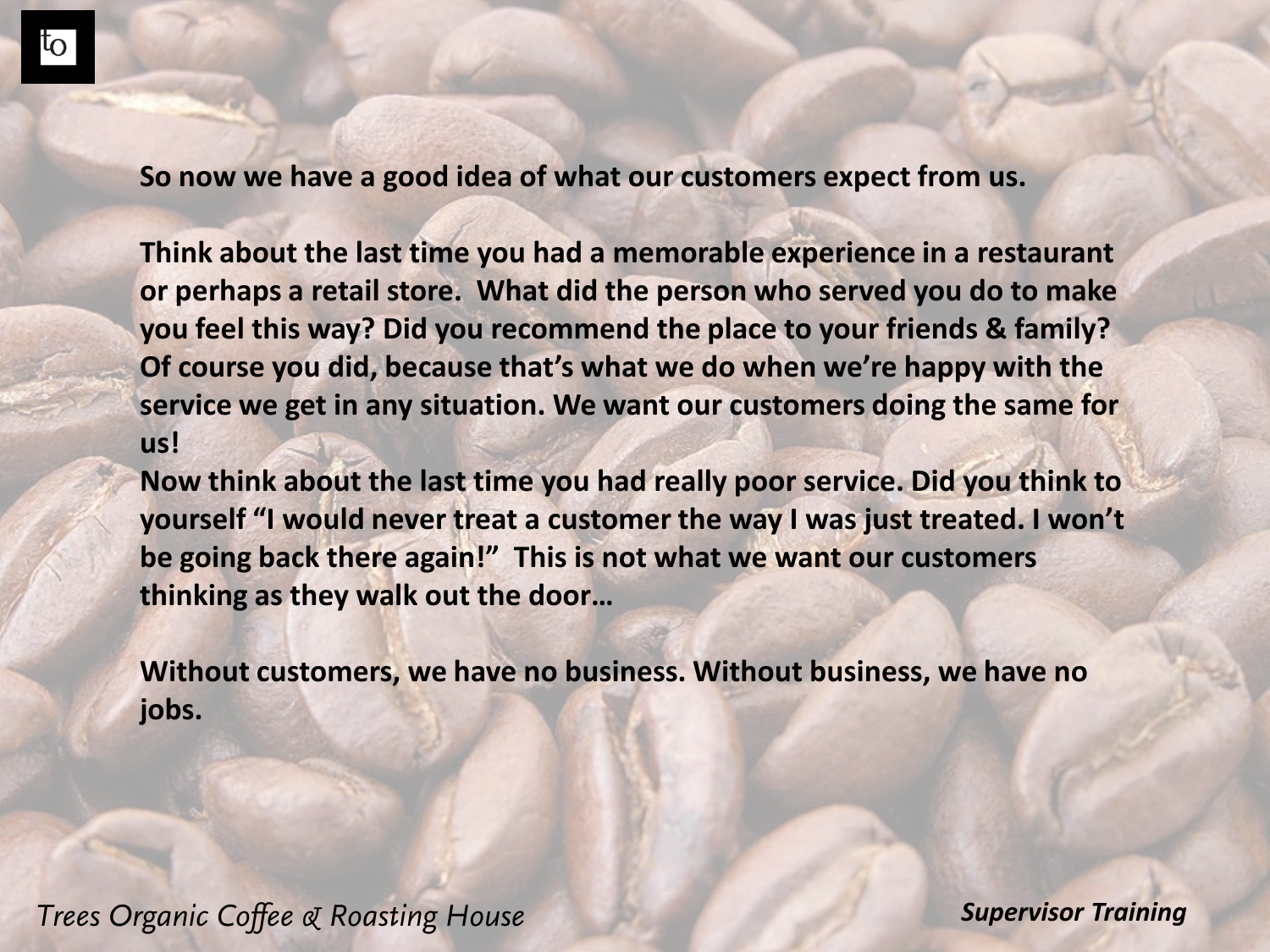# **ENSURE THE NEEDS OF THE STAFF ARE MET**

**The most important resource any business has is its employees. They are the heartbeat of the operation. Without a group of hardworking and honest employees, our business wouldn't be very successful.**

**One of the tougher parts of your job is to ensure that our staff feel cared for and motivated to work. Easier said than done! Bearing in mind that each employee has a different personality and slightly different needs, makes it more difficult to keep everyone happy.**

**Here's what most employees need from their superiors:**

- **Fair wages**
- **Fair & flexible scheduling**
- **To feel appreciated**
- **To be challenged & motivated**
- **To be trusted**
- **Receive proper training & development**
- **Regular feedback on their performance**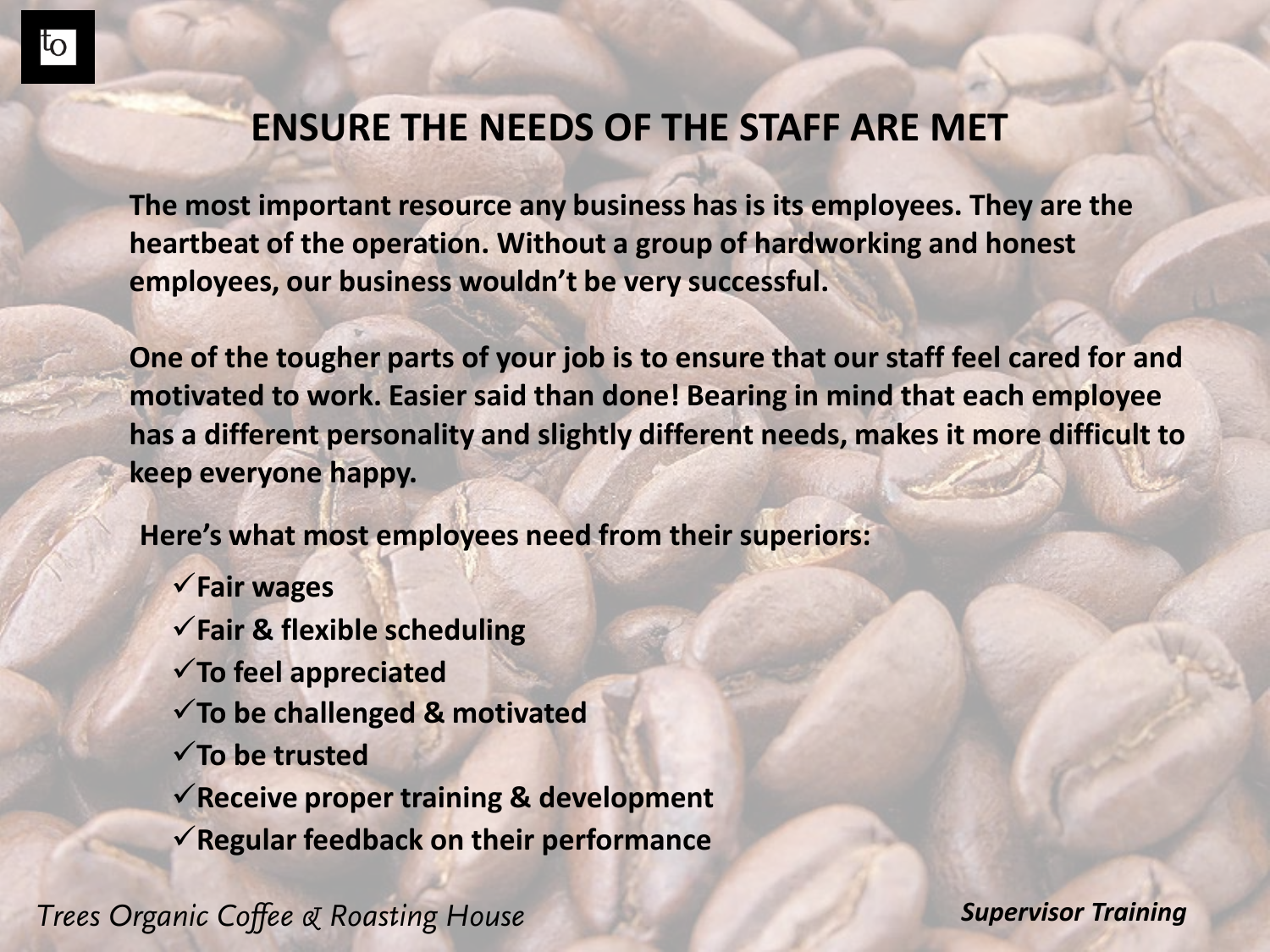## **Fair Wages:**

**Offering a wage that is comparable or above the industry standard is a way for us to attract better caliber employees.** 

**Offering regular wage increases is a way to retain our good employees. It's also a great motivator when the wage increase is tied to a performance review, essentially rewarding someone for a job well done. Arbitrary increases can cause unrest with those who perform well when they see that someone else who underperforms receives the same increase.**

**As a Supervisor, you won't be directly responsible for determining wage rates, but will certainly be able to provide input to the manager on how an employee performs on your shifts, thus giving a more detailed performance review for the employee.**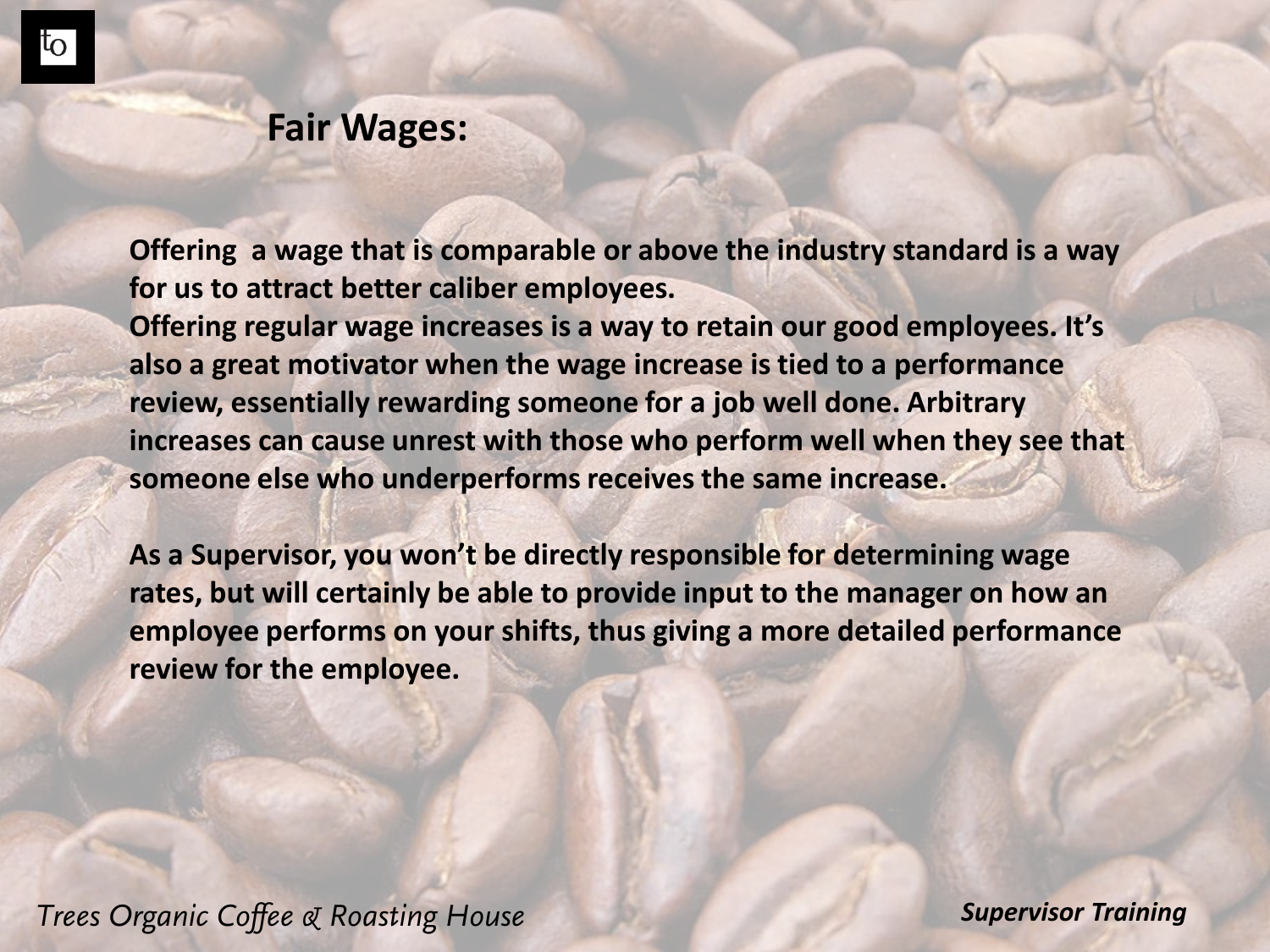# **Fair and Flexible Scheduling:**

**Preparing a work schedule can be tricky. You need to balance not only what is needed to meet the needs of the customers, but also to ensure it is fair for employees. A fair schedule in the eyes of an employee are things such as number of hours, days off (together or separated), the types of shifts scheduled, balance of abilities between employees scheduled together, and adequate people scheduled to handle the workload.**

**A Supervisor doesn't necessarily prepare weekly schedules, but being aware of and understanding the many factors involved in this process will help you do your job better. There will be times when you will be the go-between when staff have questions or concerns about their schedule.**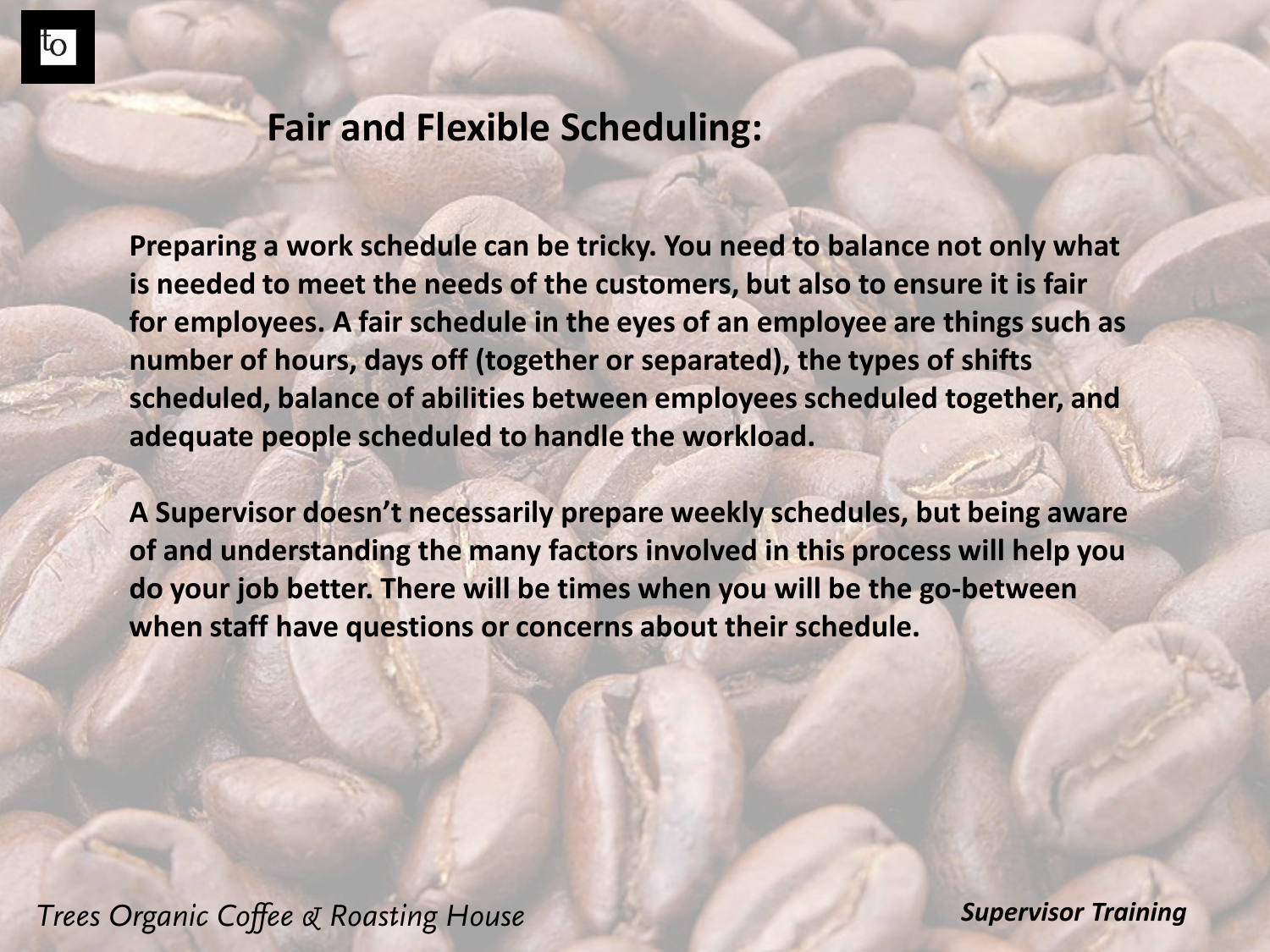# **Appreciation:**

**Making employees feel appreciated is vital to ensuring they remain productive and reducing turnover.**

**There are several ways to express your appreciation:** 

•**Verbally telling someone they have done a good job** •**Thanking a person for something they have done** •**Rewarding a person with a gift or monetary reward (bonus)** •**Working along side them and helping out**

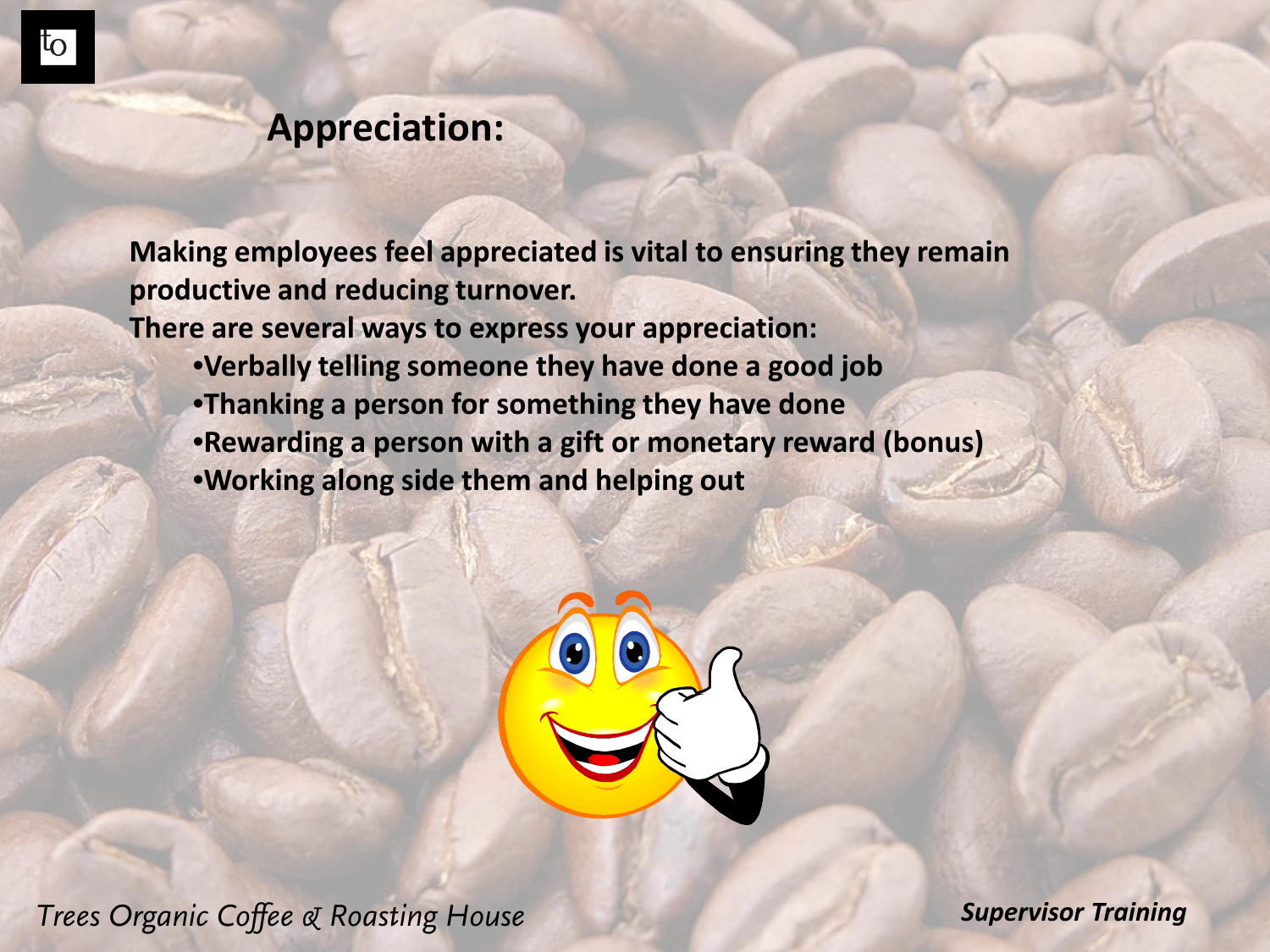**Expressing appreciation isn't always easy to do, but if you follow these simple steps, you will find it much more effective:**

- **1. Describe the specific behaviour**
- **2. Describe the impact**

**Specific behaviour**

*"thank you for staying an extra half hour. We were able to handle that unexpected rush much better and serve the customers quickly."*

**Impact**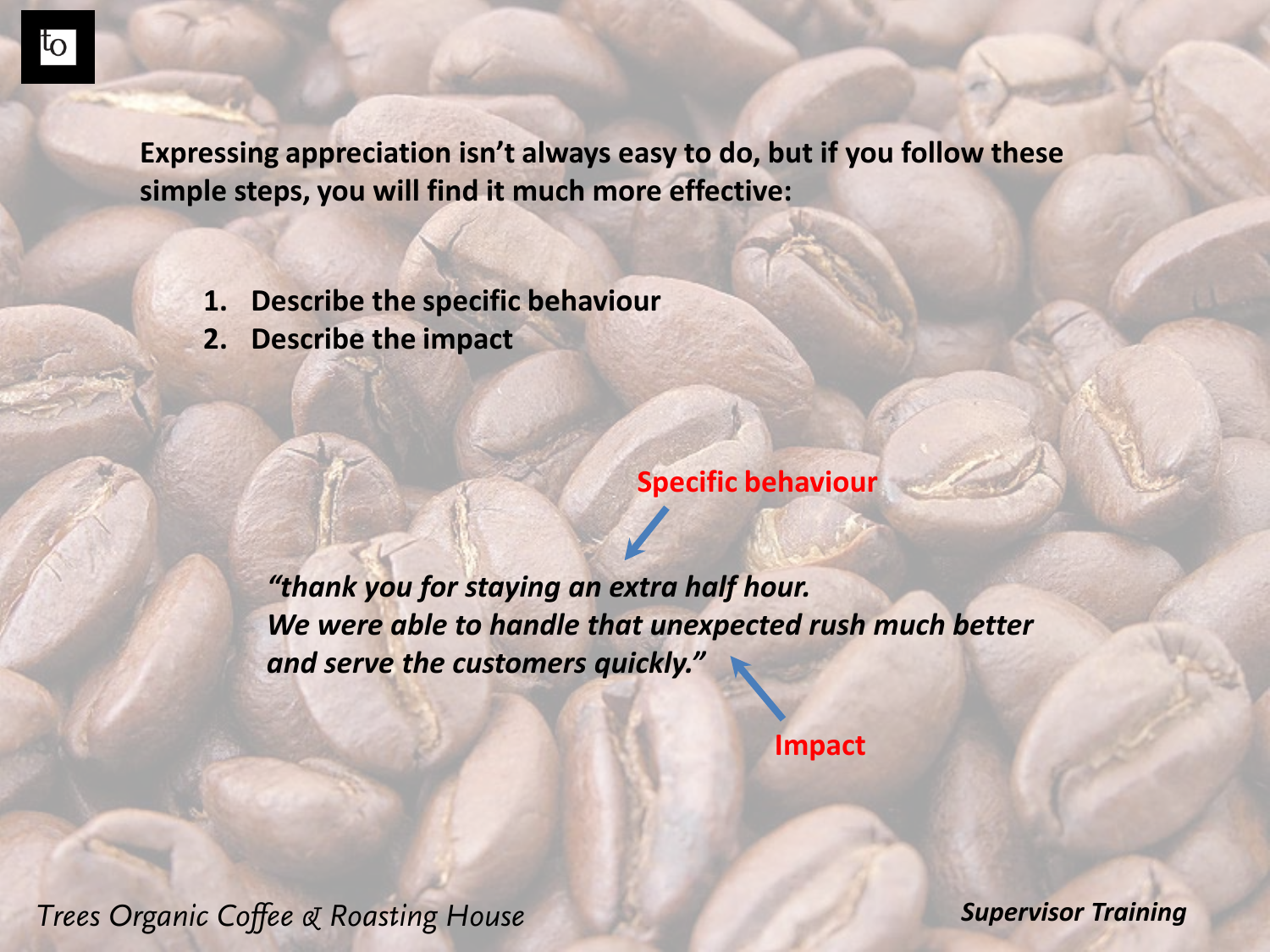# **Challenge and Motivate Them:**

**Most people enjoy being challenged regularly. It keeps them from getting bored.**

**Challenging a person doesn't mean dumping extra work or responsibility on someone's shoulders.** 

**When you challenge someone, the benefits are two-fold: you get better productivity, and the employee feel s a sense of accomplishment. This is just one way to keep them motivated.**

**When properly motivated, an employee will enjoy working for you. If they enjoy working for you, they will be more helpful and productive. If they are more helpful and productive, it will mean less stress for you!**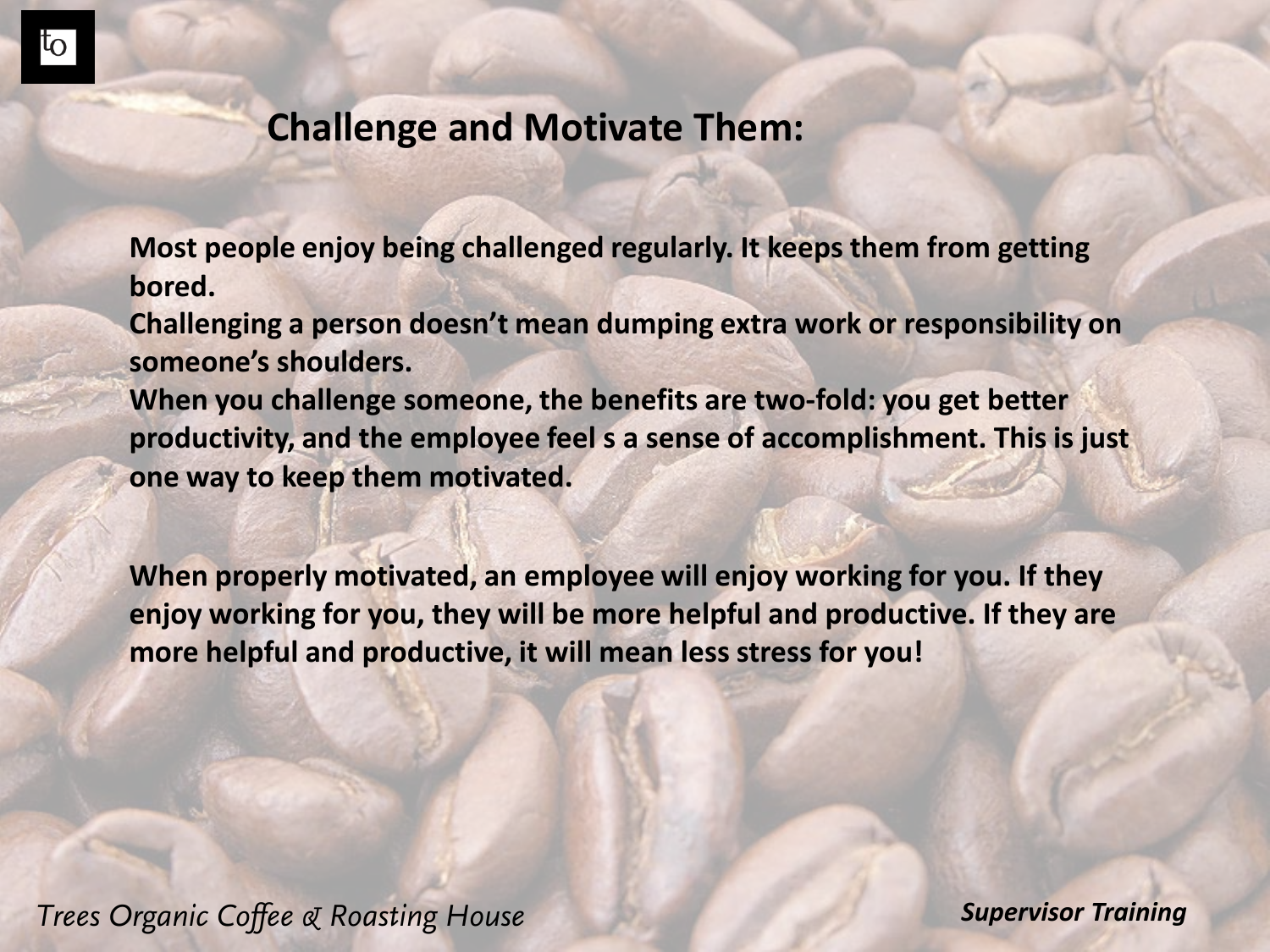# **Trust:**

**Showing employees that you trust them is important because it makes them feel like they can go about doing their job without being "micromanaged."**

**When someone is properly trained and has had clear expectations set for them, showing them that you trust them to accomplish the job will help ensure that they do.**

**Empowerment is another form of letting someone know that you trust them. Much like delegation, however the employee has the ability to think for themselves and come up with their own solutions. Empowerment also aids in forming accountability.**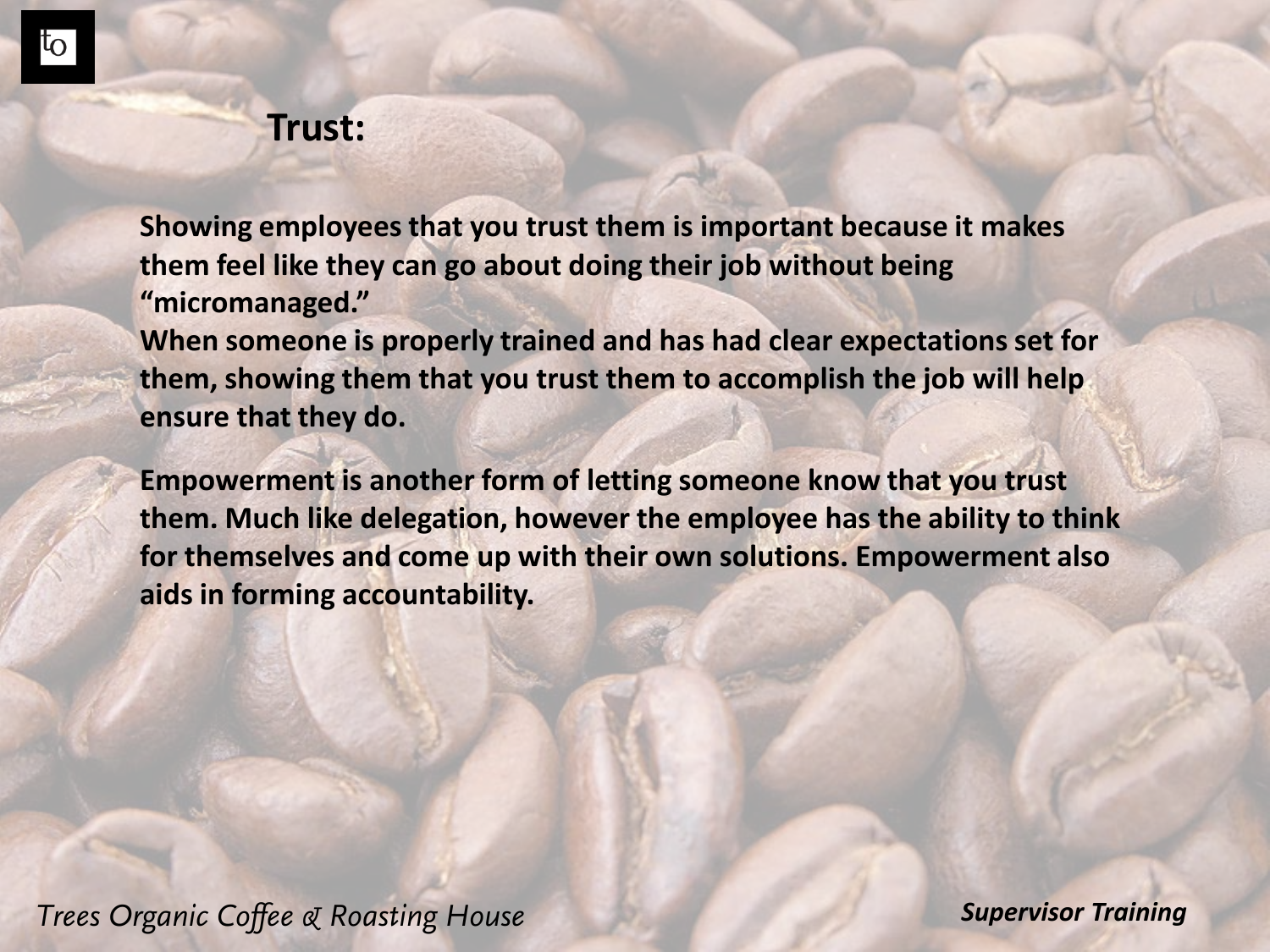# **Proper Training and Development:**

**Just like the foundation of a skyscraper must be strong to support the enormous weight of the building, proper training is the foundation that prevents an employee from failing in their job. Without adequate training, it becomes difficult to set expectations, maintain productivity, or maintain great customer service and food.**

**A well trained employee will be more confident, more productive, and help lower turnover. And if you have all of these conditions, once again, your job becomes easier.**

**Ongoing development is something that will help ensure staff are challenged and motivated. As an employee masters certain tasks and abilities, giving them more to learn will broaden their overall contribution to the business.**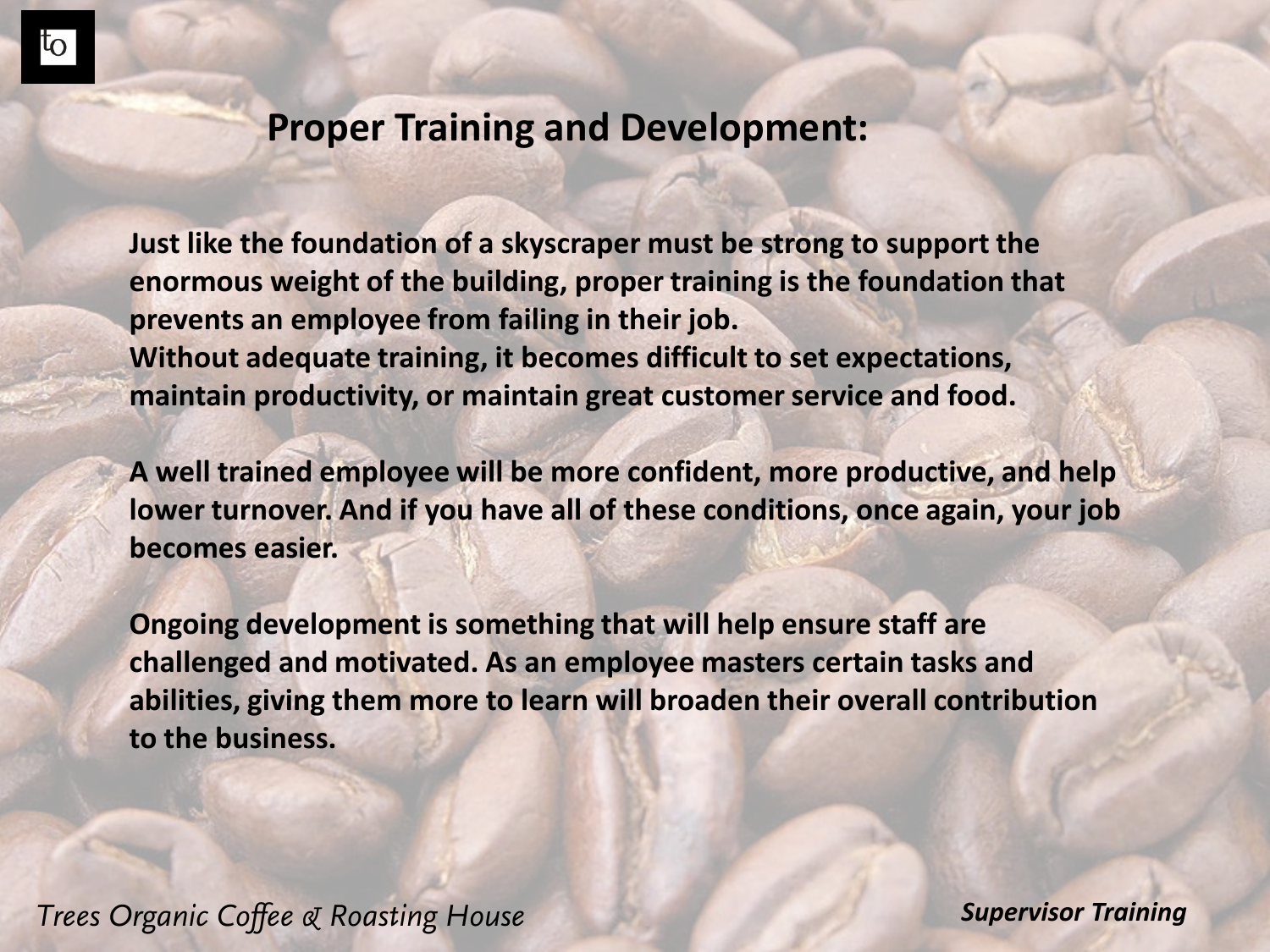# **Regular Feedback on Performance:**

**Everyone needs to know how they're doing from time to time. This is how we improve ourselves.**

**By giving and employee feedback, they will get better at their job, which in turn will make them more productive.**

**Giving feedback can be done both formally and informally. Formal feedback comes in the form of a written performance review that outlines his or her strengths and areas needing improvement. Informal feedback is usually verbally communicated, and occurs much more frequently than a performance review, usually on a daily basis.**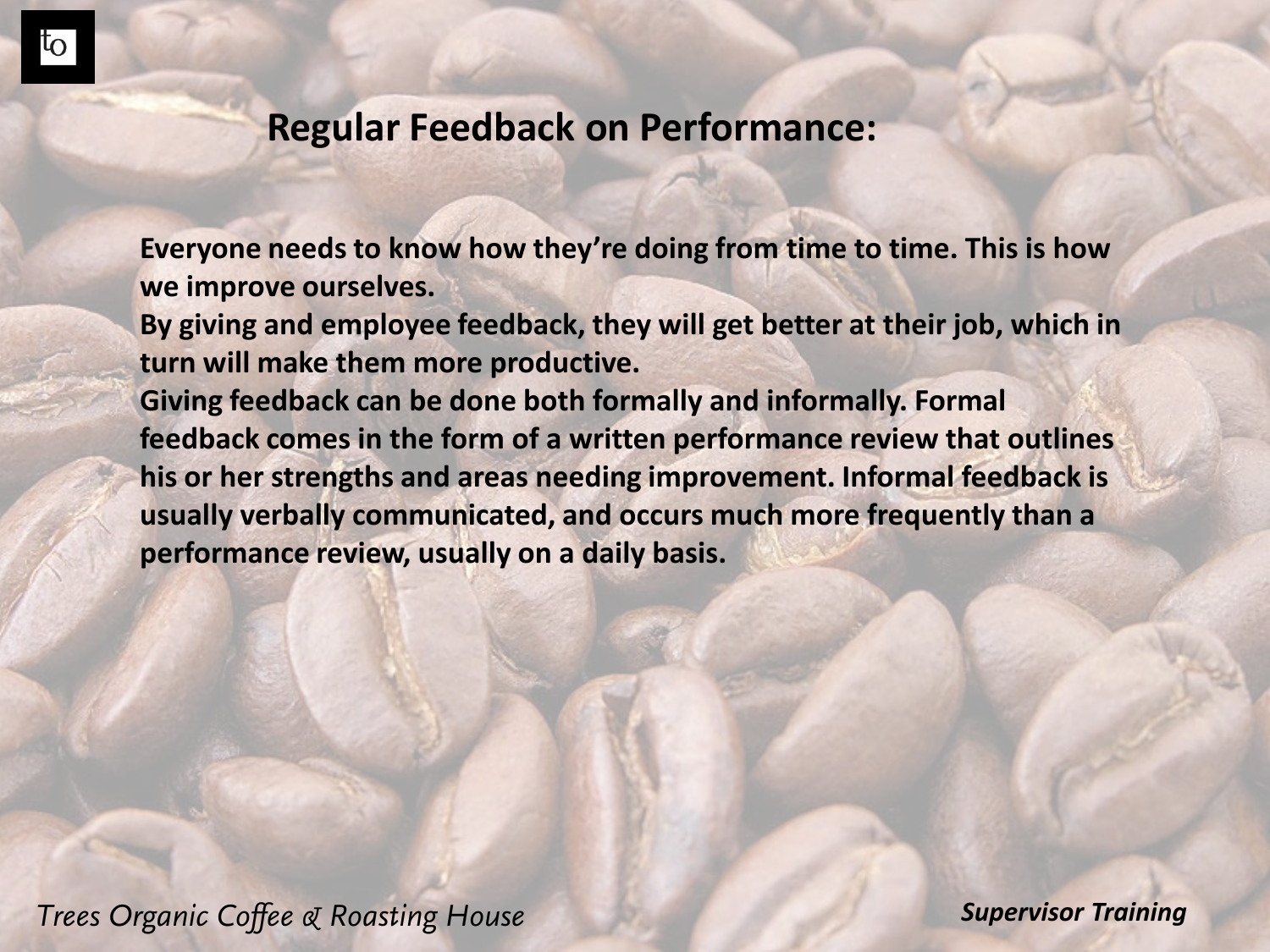# **Written Performance Review:**

**The frequency of written performance reviews can vary, but the more often it's done, the faster an employee improves their performance. A written performance review should be not just a method for outlining opportunities for improvement, but also celebrating what the employee does well. The overall performance outlined in a review is what's used to determine what wage increase, if any, the employee will receive.**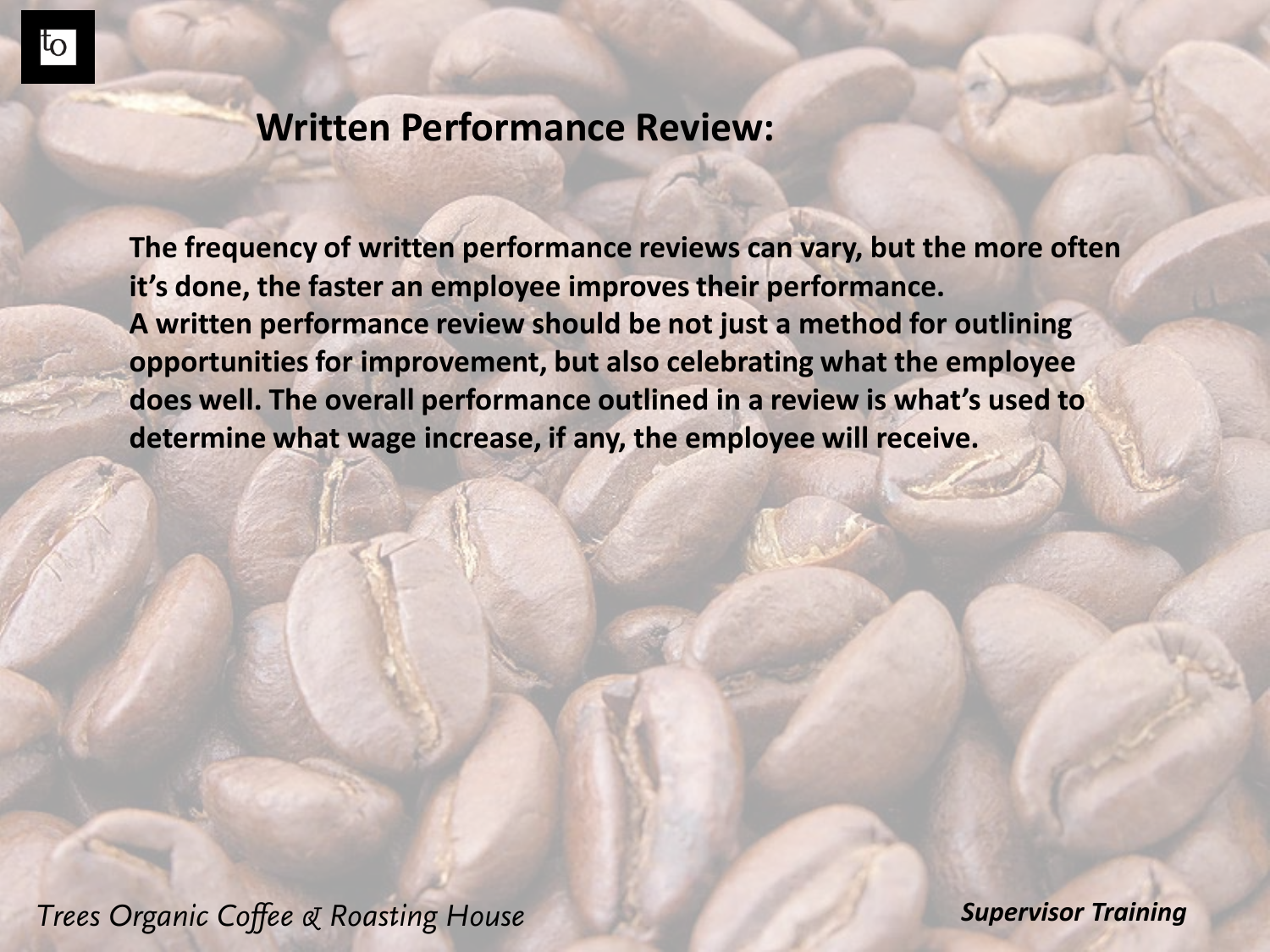#### **Giving Oral Feedback:**

**It is much easier to criticize than to praise. The important thing to remember, though, is that people respond better to positive encouragement. This doesn't mean that we don't address the issues, it just means that we need to have a balance between the two. It isn't an exact balance, however. Generally, using the 4 to 1 ratio keeps it balanced. This means that every negative must be accompanied by 4 positives in order for the person receiving the feedback not to feel like you're only focusing on the issues. The reason for this ratio is that human beings tend to focus on and remember the negatives. It's just our nature…**

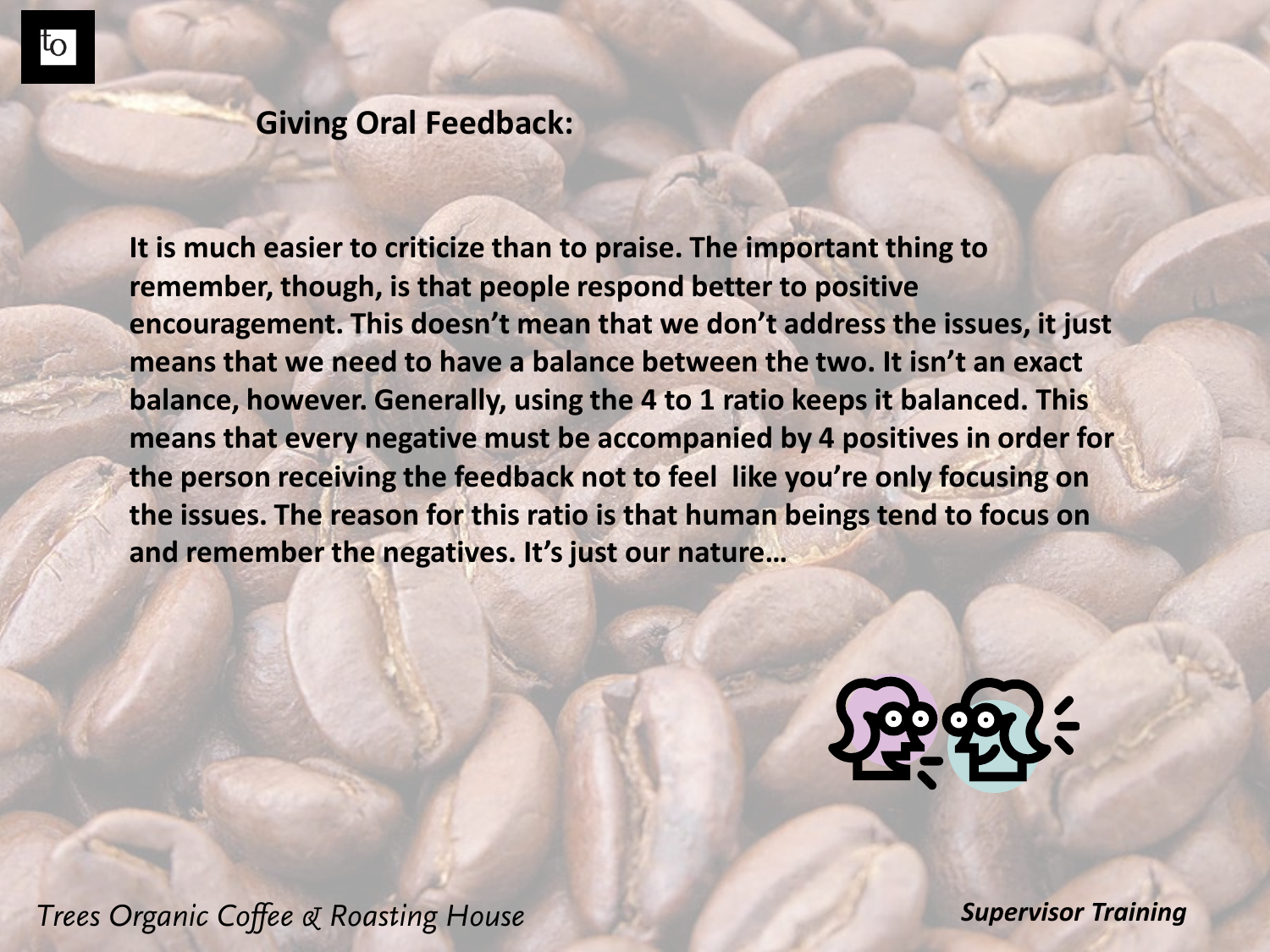#### **Principles of Giving Feedback:**

**Be specific Be respectful Be factual & non-personal (not emotional) Be future oriented Be timely**

**Steps to Giving Feedback:**

- **1. Start the conversation**
- **2. Specify the behaviour and impact**
- **3. Listen to understand**
- **4. Agree and close**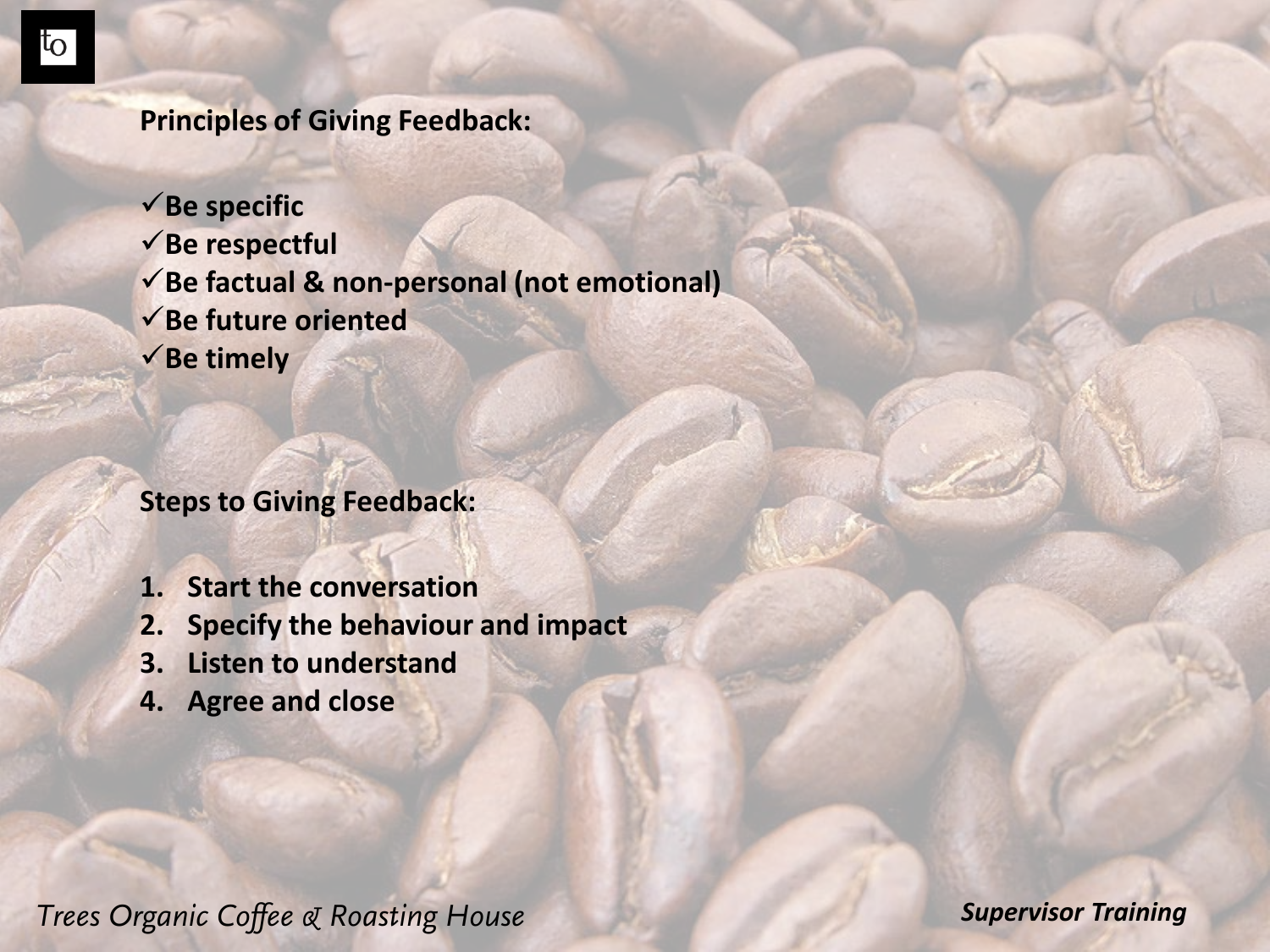# **MEETING THE NEEDS OF THE SHAREHOLDERS**

**Along with ensuring we take care of our customers and staff, it's important to understand our financial responsibility. A business exists for the purpose of making a profit. If the business doesn't make a profit, it will cease to exist.**

**The business owners entrust their employees to maintain profitability. Many expenses are directly within your control, the most important being:** •**Food & packaging cost** •**Labour cost** •**Repair and maintenance costs**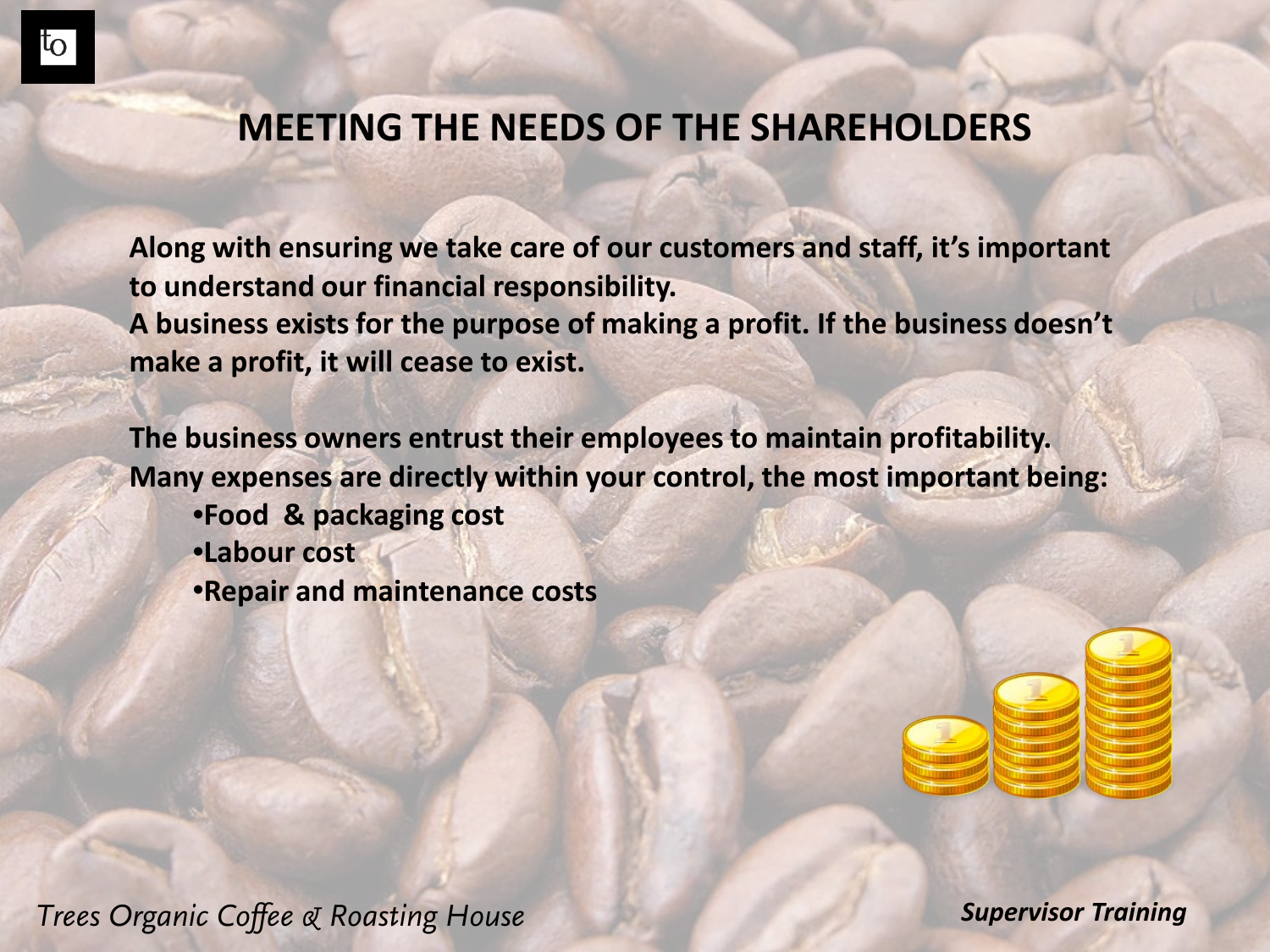

# **Food & Packaging Cost:**

**The cost of food and packaging represent about one third of the entire expenses we incur. This makes it an extremely important cost to keep under control. Just one percent of this translates into thousands of dollars over the course of a year !**

**So what can you do to help ensure these costs are kept under control?**

- **Follow recipes and proper portions**
- **Reduce waste**
- **Check supplier deliveries for accuracy & quality**
- **Ensure all orders get rung into the till correctly**
- **Make sure no theft occurs**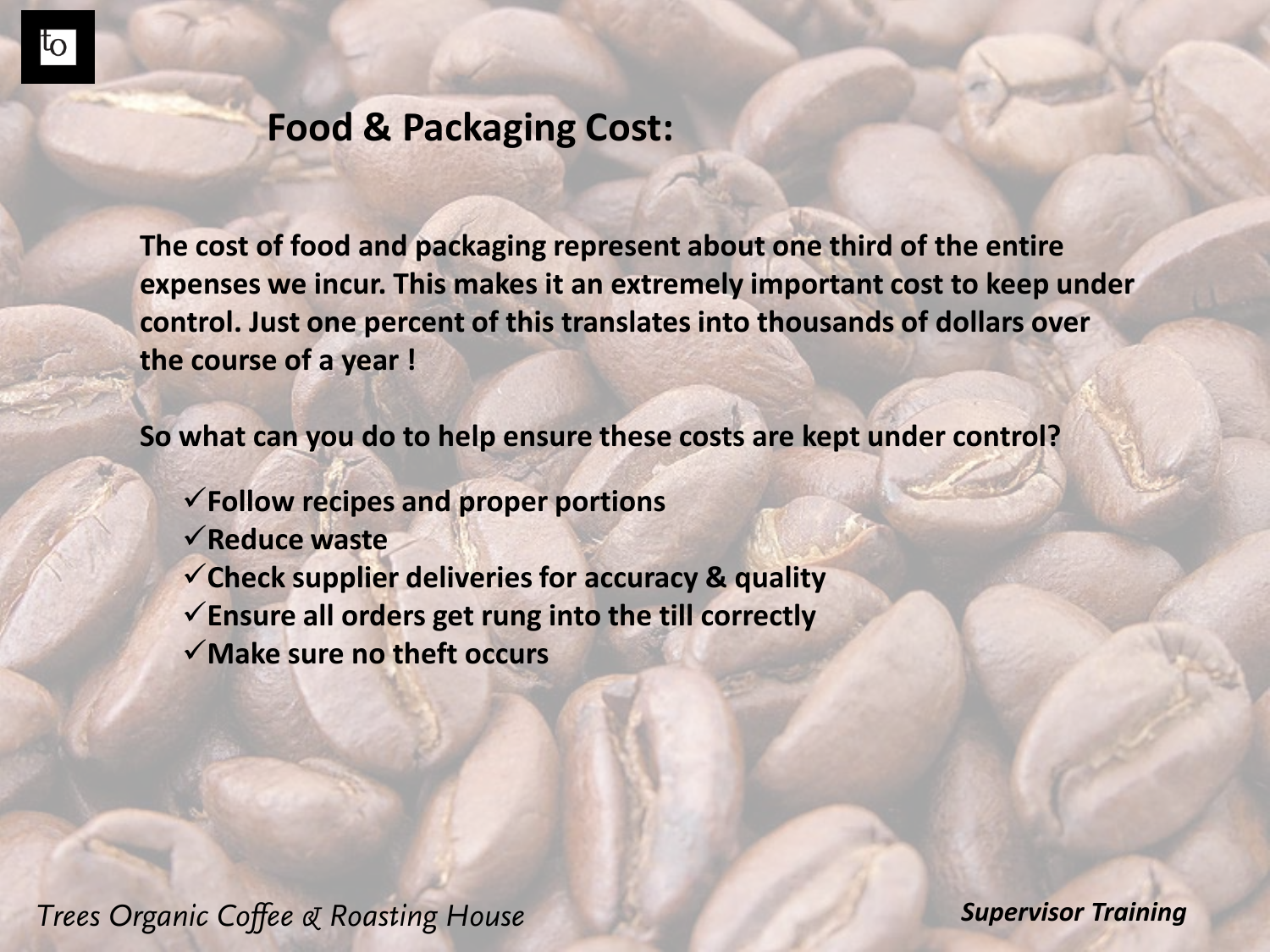# **Labour Cost:**

**The cost of labour used to run the business represents about another 30 percent of total expenses. So just like food cost, it's vitally important to keep this expense under control.**

**Effective labour cost control happens with:** •**Effective scheduling** •**Lowering staff turnover** •**Avoiding using overtime hours** •**Increasing employee productivity** •**Adjusting the schedule as sales volumes change**

**The last three items are particularly within your control on a regular basis. Reacting to slower sales by sending staff home early is one of the most important financial decisions you can make.**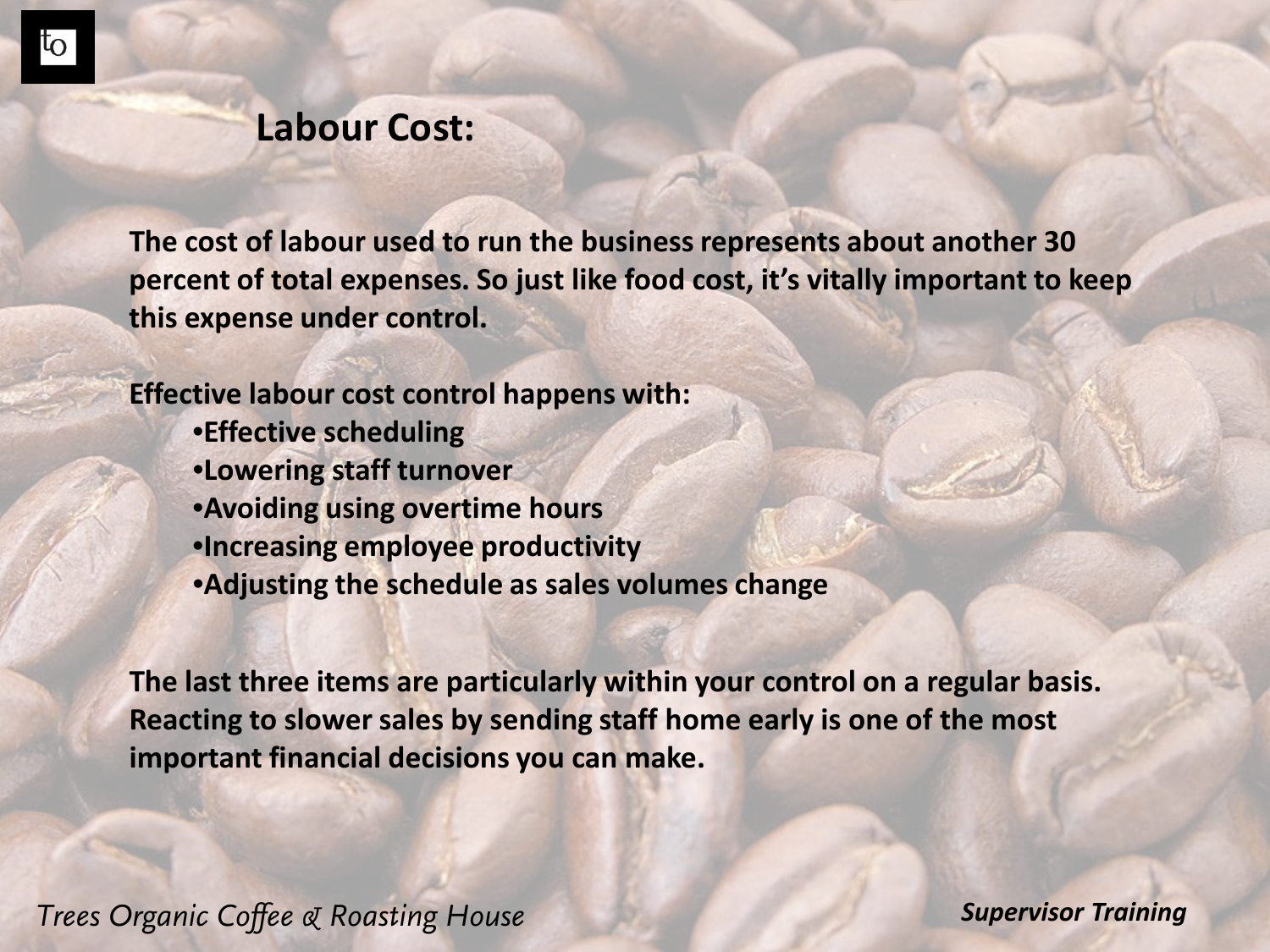# **Repair and Maintenance Cost:**

**Although not as large an expense as food or labour, repair and maintenance costs are still something to be aware of and keep under control. We have many expensive pieces of equipment and fixtures in the store, and it can be quite expensive to maintain them.**

**You're probably thinking "How can I save repair costs when I don't have the ability to fix a refrigerator?"**

**Well, the best way you can help reduce these costs is by ensuring regular cleaning and maintenance is being done. Many times a piece of equipment breaks down simply because it wasn't being cleaned properly. This is why we need to habitually follow cleaning checklists.**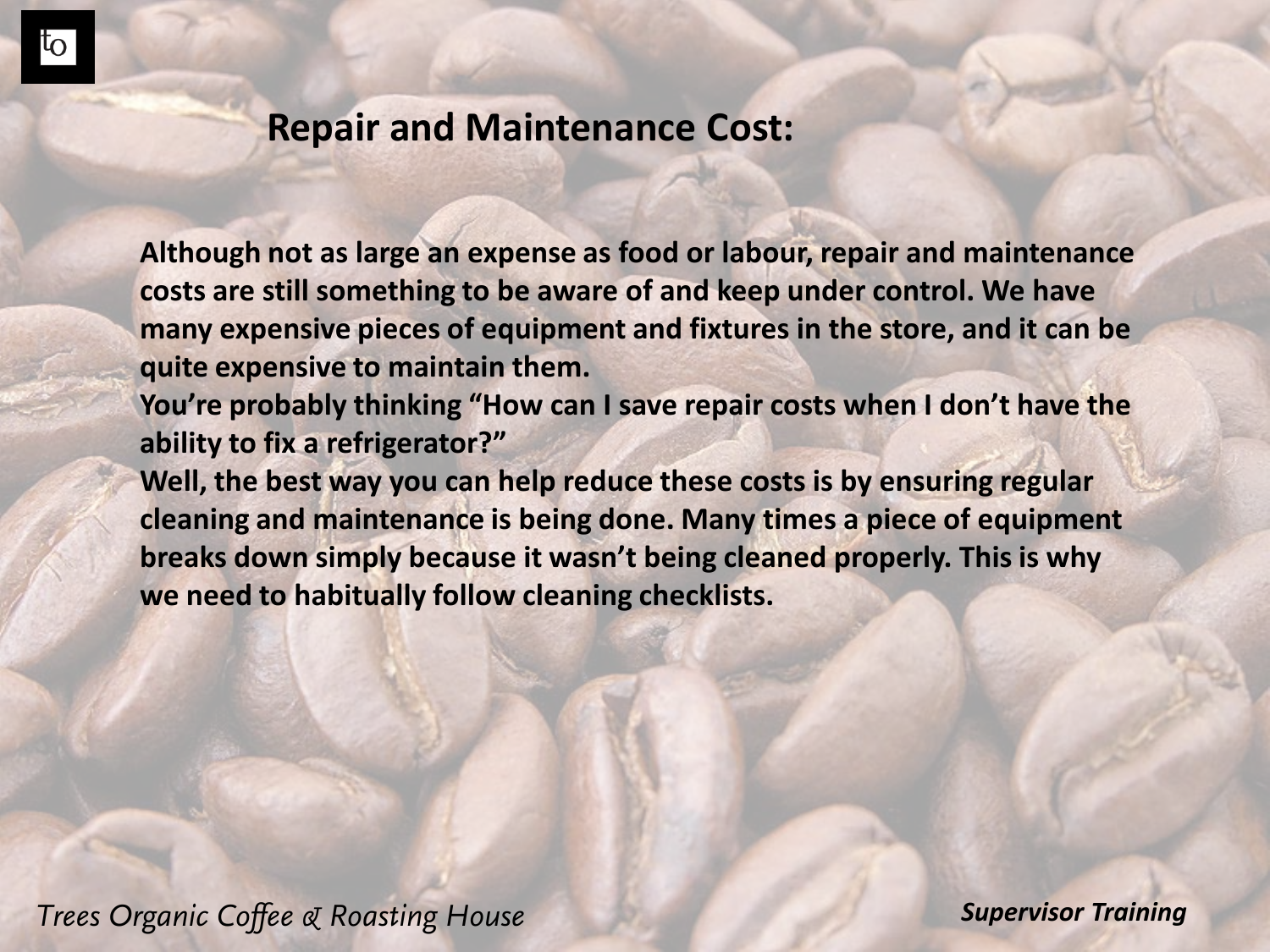# **THE JUGGLING ACT BEGINS….**

**Now that you have a better understanding of the basic objectives, how do we keep our customers, staff and shareholders happy all the time? It's all about making smart decisions. Each time you are faced with a decision, ask yourself these three questions:**

- **1. How will it affect service to the customer?**
- **2. How will it affect the staff?**
- **3. How will it affect the bottom line (profit)?**

**If the decision you're about to make is going to negatively impact any of these three groups, then it might not be the right course of action. Sometimes, there is just no way to keep all three groups happy with one decision. In this case, you really need to decide which one takes priority.**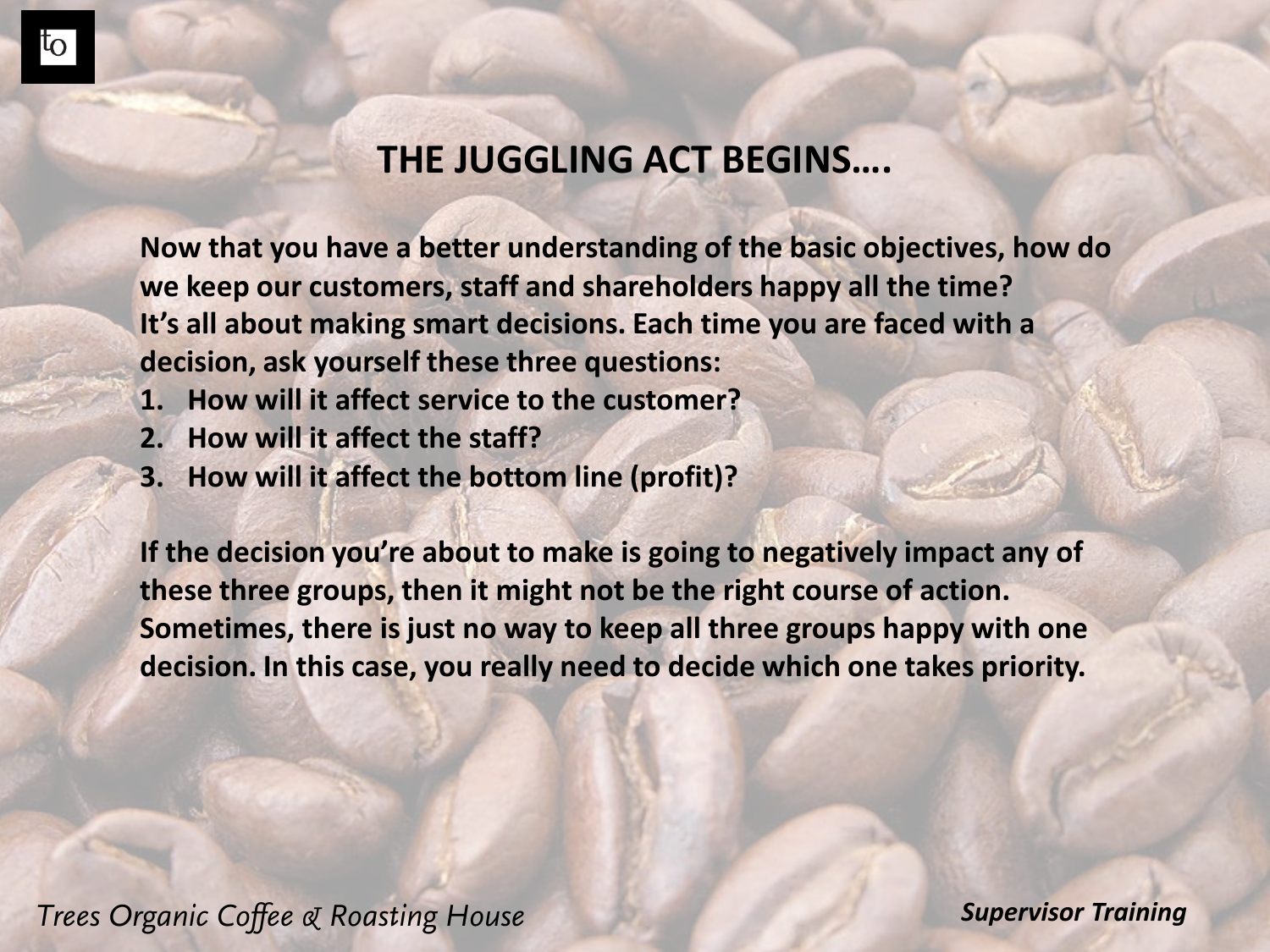

# **What would you do?**

**It's 8:00pm on a Tuesday night. Business has been slow, and all of the cleaning and breaks have been completed. The only thing left to do is mop the floors after closing time and wash the last few dishes. Aside from yourself, there are 2 other employees working. Should you send someone home early? Let's figure it out.**

- **a) How will it affect service to the customer? Not at all, since there have only been random customers coming over the past hour, and probably even less in the next hour.**
- **b) How will it affect the staff? Depends on whether the person wants to go or not. Let's say for arguments sake that they don't want to leave early (it means a smaller paycheque next week). So this means that it will affect them negatively.**
- **c) How will it affect profitability? Sending someone home early will save money. That is a positive effect.**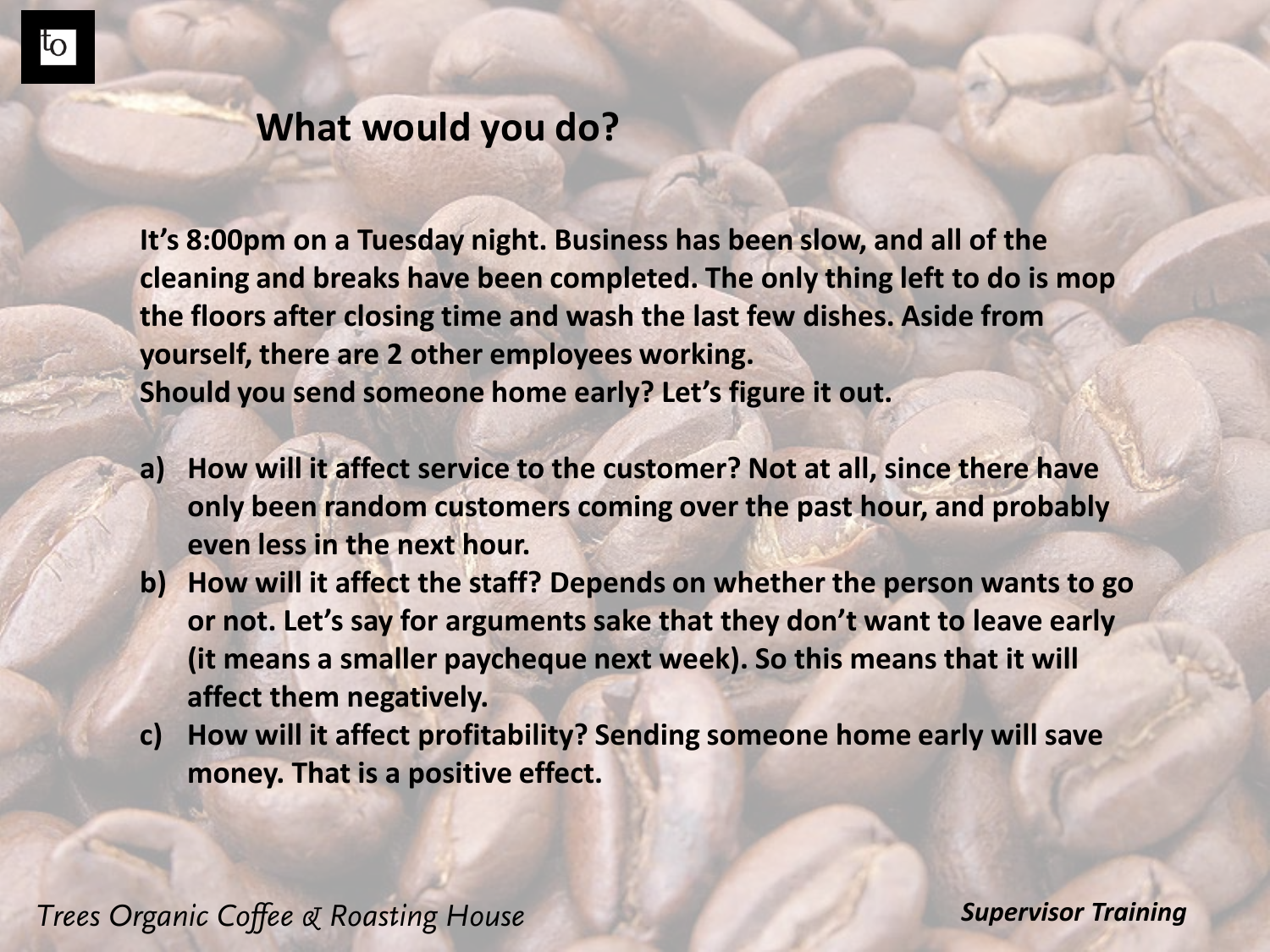**So we've determined that service will not be negatively impacted, we will save money, but we could disappoint an employee.**

**We want to keep everyone happy, but the positive obviously outweighs the negative in this situation.**

**In this case, we would have to sacrifice giving the employee what they want in order to make a responsible decision. It won't be all that bad, though, because if you explain to the employee why you have to send them home early, they will be more likely to cooperate.**